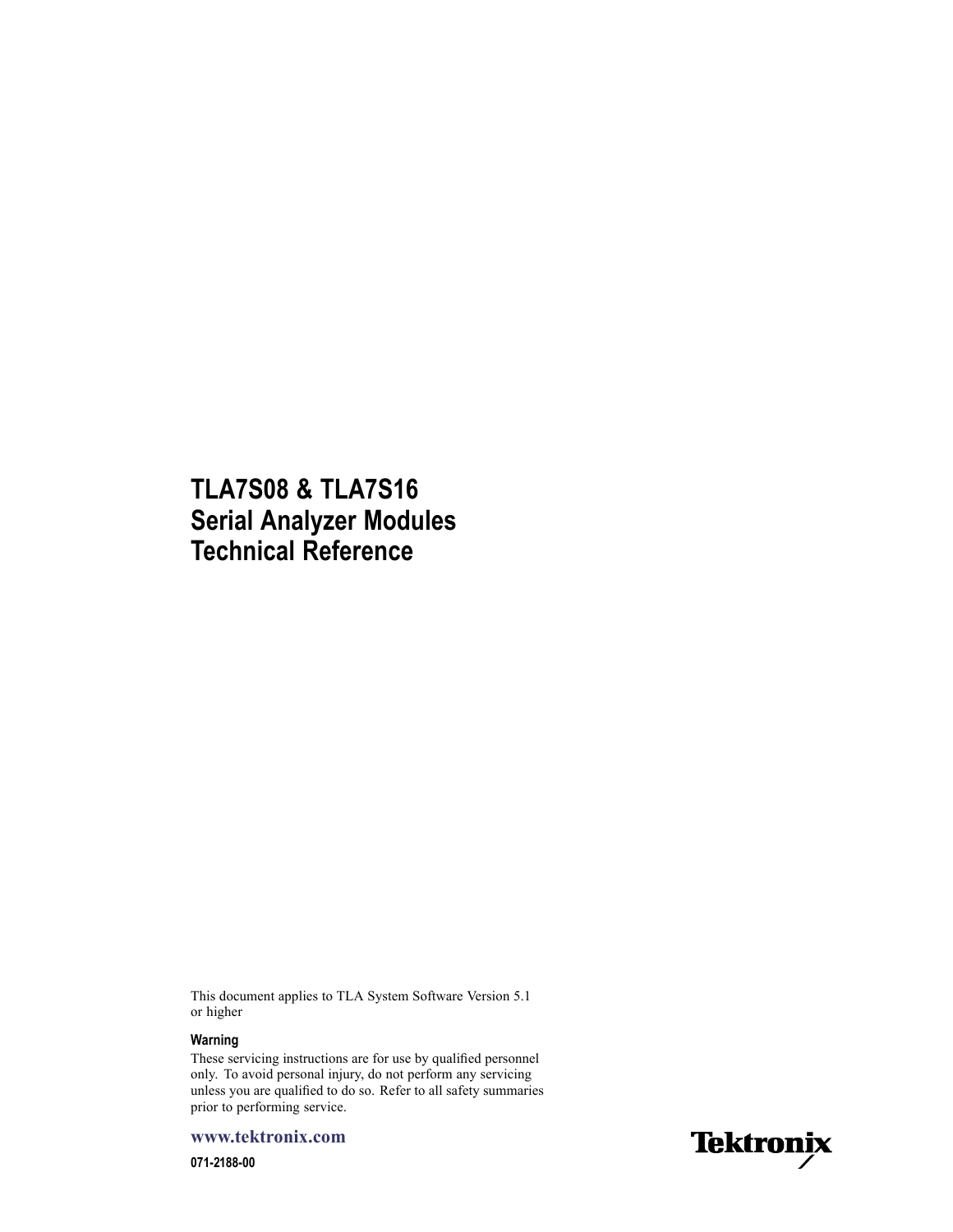Copyright © Tektronix. All rights reserved. Licensed software products are owned by Tektronix or its subsidiaries or suppliers, and are protected by national copyright laws and international treaty provisions.

Tektronix products are covered by U.S. and foreign patents, issued and pending. Information in this publication supersedes that in all previously published material. Specifications and price change privileges reserved.

TEKTRONIX and TEK are registered trademarks of Tektronix, Inc.

PCI Express is a registered trademark of PCI-SIG®.

#### **Contacting Tektronix**

Tektronix, Inc. 14200 SW Karl Braun Drive P.O. Box 500 Beaverton, OR 97077 USA

For product information, sales, service, and technical support:

- $\blacksquare$  In North America, call 1-800-833-9200.
- Worldwide, visit [www.tektronix.com](http://www.tektronix.com/contact) to find contacts in your area.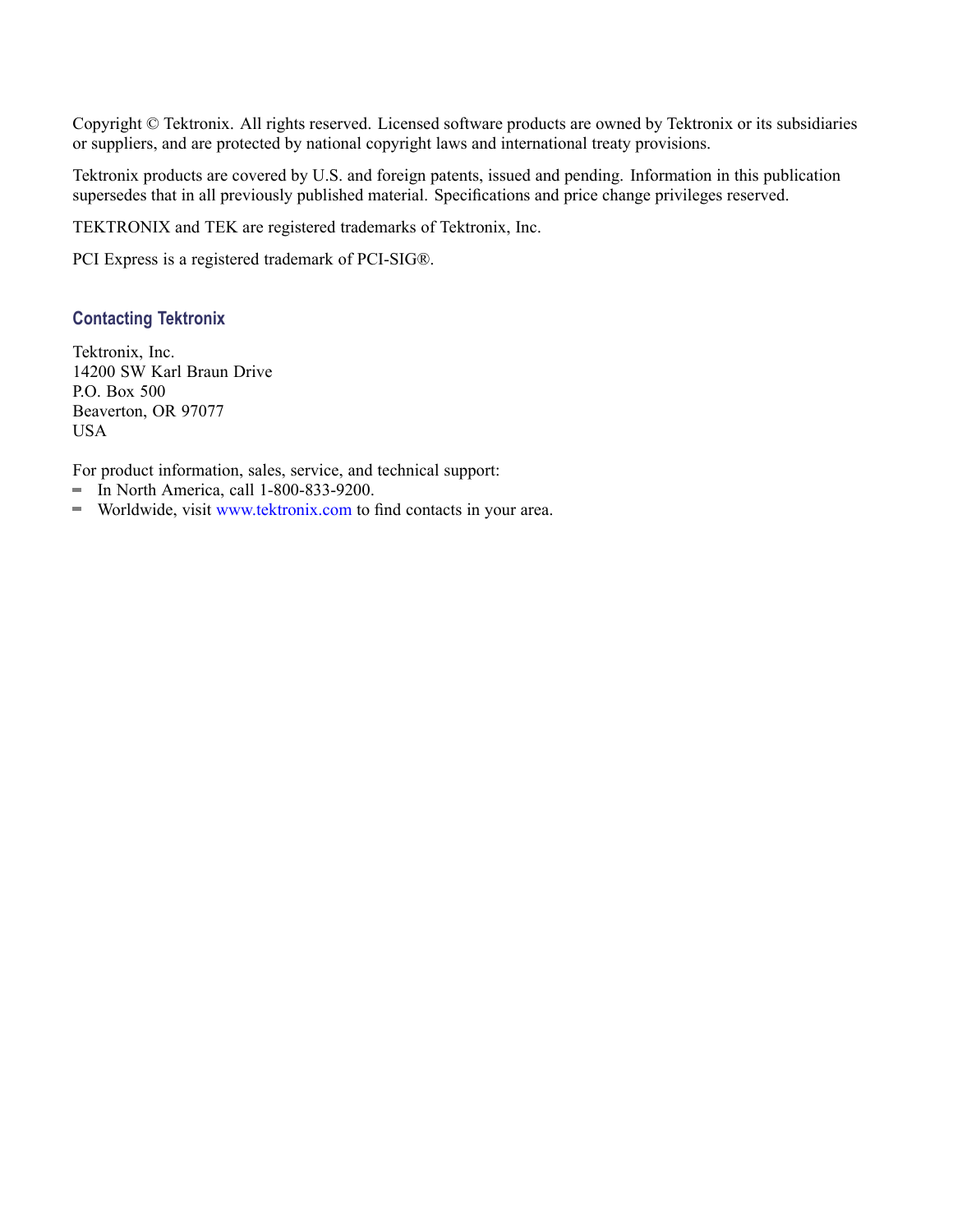#### **Warranty 2**

Tektronix warrants that this product will be free from defects in materials and workmanship for a period of one (1) year from the date of shipment. If any such product proves defective during this warranty period, Tektronix, at its option, either will repair the defective product without charge for parts and labor, or will provide a replacement in exchange for the defective product. Parts, modules and replacement products used by Tektronix for warranty work may be new or reconditioned to like new performance. All replaced parts, modules and products become the property of Tektronix.

In order to obtain service under this warranty, Customer must notify Tektronix of the defect before the expiration of the warranty period and make suitable arrangements for the performance of service. Customer shall be responsible for packaging and shipping the defective product to the service center designated by Tektronix, with shipping charges prepaid. Tektronix shall pay for the return of the product to Customer if the shipment is to a location within the country in which the Tektronix service center is located. Customer shall be responsible for paying all shipping charges, duties, taxes, and any other charges for products returned to any other locations.

This warranty shall not apply to any defect, failure or damage caused by improper use or improper or inadequate maintenance and care. Tektronix shall not be obligated to furnish service under this warranty a) to repair damage resulting from attempts by personnel other than Tektronix representatives to install, repair or service the product; b) to repair damage resulting from improper use or connection to incompatible equipment; c) to repair any damage or malfunction caused by the use of non-Tektronix supplies; or d) to service a product that has been modified or integrated with other products when the effect of such modification or integration increases the time or difficulty of servicing the product.

THIS WARRANTY IS GIVEN BY TEKTRONIX WITH RESPECT TO THE PRODUCT IN LIEU OF ANY OTHER WARRANTIES, EXPRESS OR IMPLIED. TEKTRONIX AND ITS VENDORS DISCLAIM ANY IMPLIED WARRANTIES OF MERCHANTABILITY OR FITNESS FOR A PARTICULAR PURPOSE. TEKTRONIX' RESPONSIBILITY TO REPAIR OR REPLACE DEFECTIVE PRODUCTS IS THE SOLE AND EXCLUSIVE REMEDY PROVIDED TO THE CUSTOMER FOR BREACH OF THIS WARRANTY. TEKTRONIX AND ITS VENDORS WILL NOT BE LIABLE FOR ANY INDIRECT, SPECIAL, INCIDENTAL, OR CONSEQUENTIAL DAMAGES IRRESPECTIVE OF WHETHER TEKTRONIX OR THE VENDOR HAS ADVANCE NOTICE OF THE POSSIBILITY OF SUCH DAMAGES.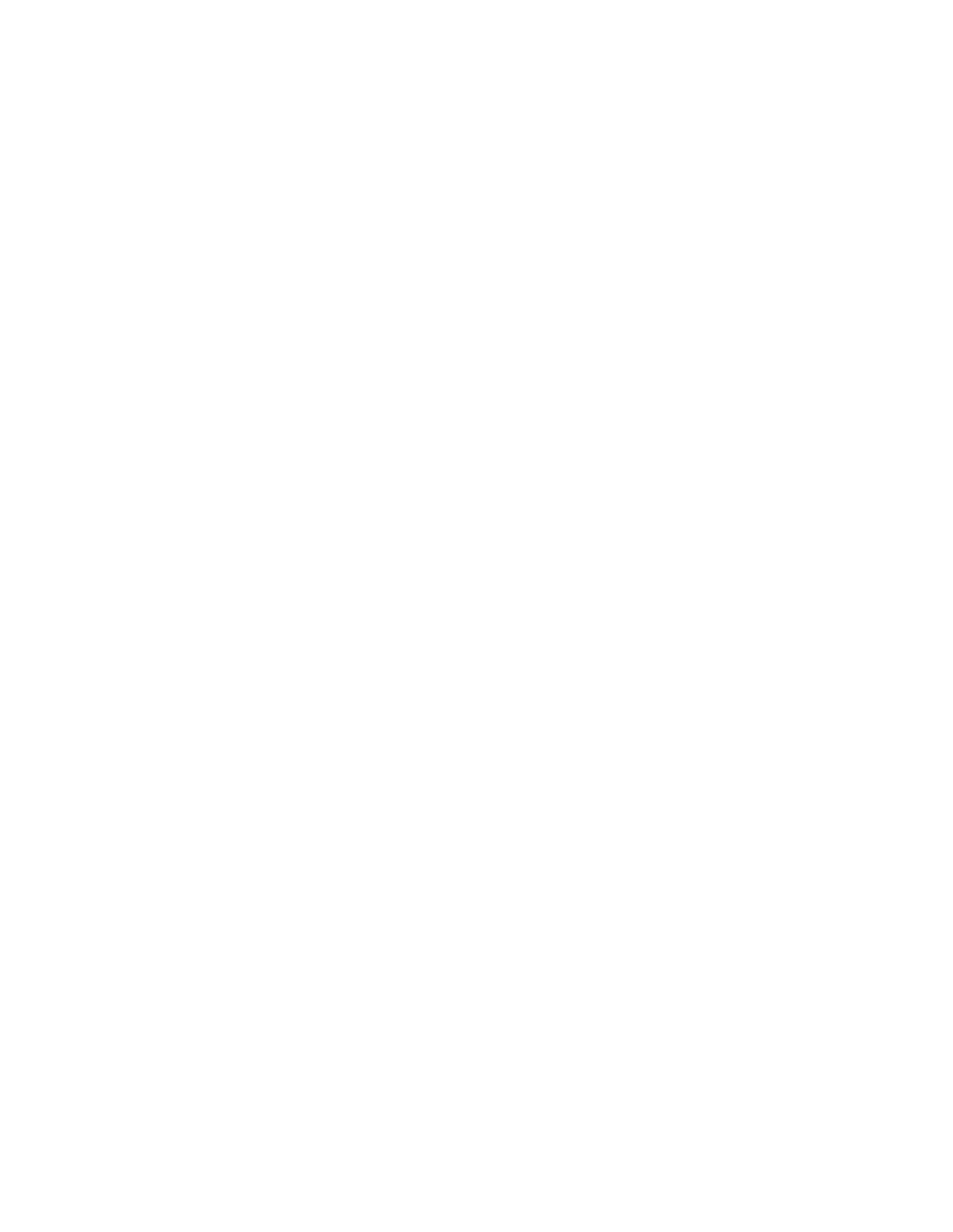## **Table of Contents**

| iv              |
|-----------------|
| Vİ              |
| vii             |
| vii             |
| vii             |
| 1X              |
| $\overline{1}X$ |
| $\overline{1}X$ |
| $\mathbf{1}$    |
| $\mathbf{1}$    |
| 1               |
| 5               |
| 5               |
| 5               |
| 6               |
| 8               |
| 9               |
| 10              |
| 13              |
| 14              |
| 15              |
| 15              |
| 20              |
| 21              |
| 22              |
| 22              |
| 23              |
|                 |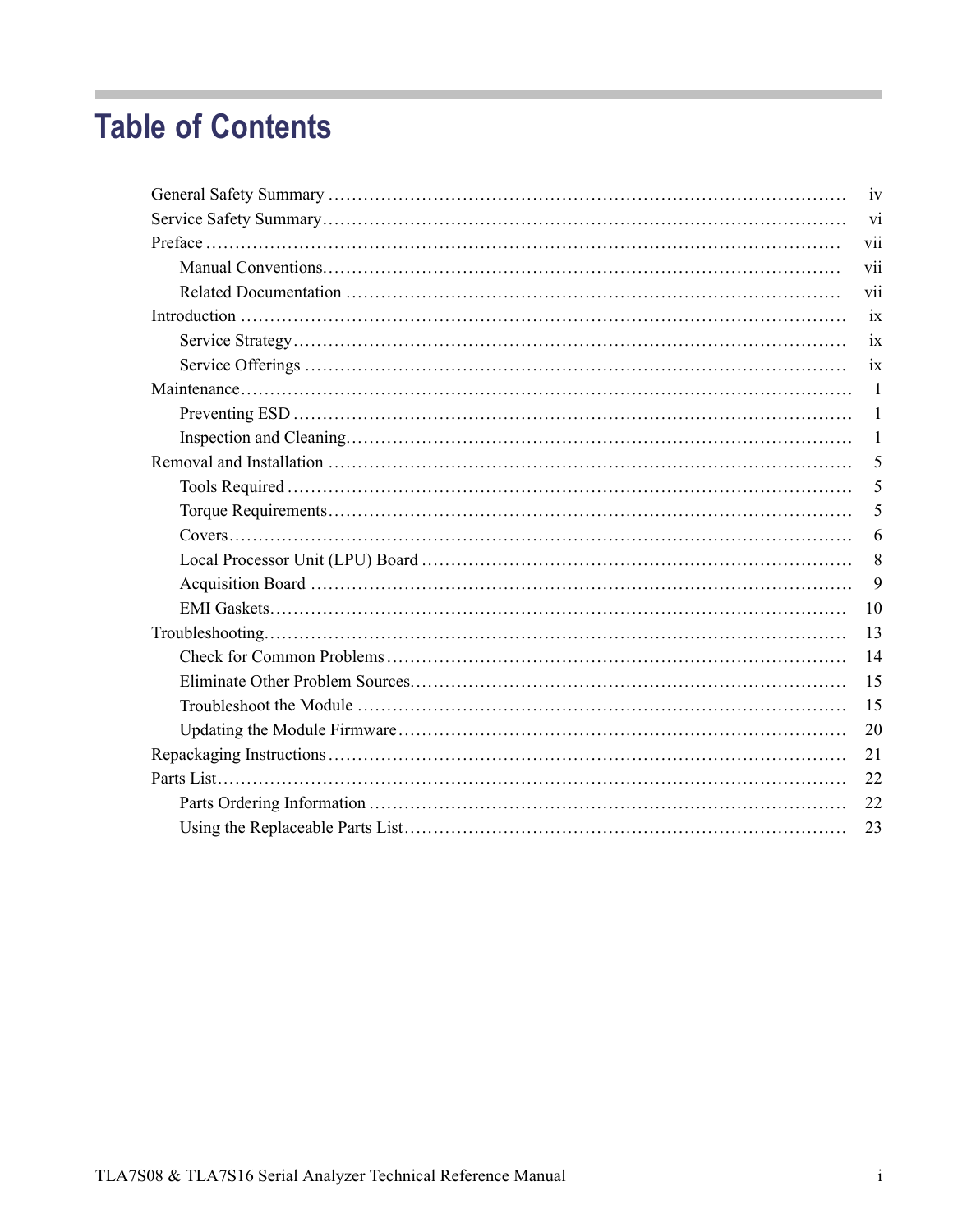# **List of Figures**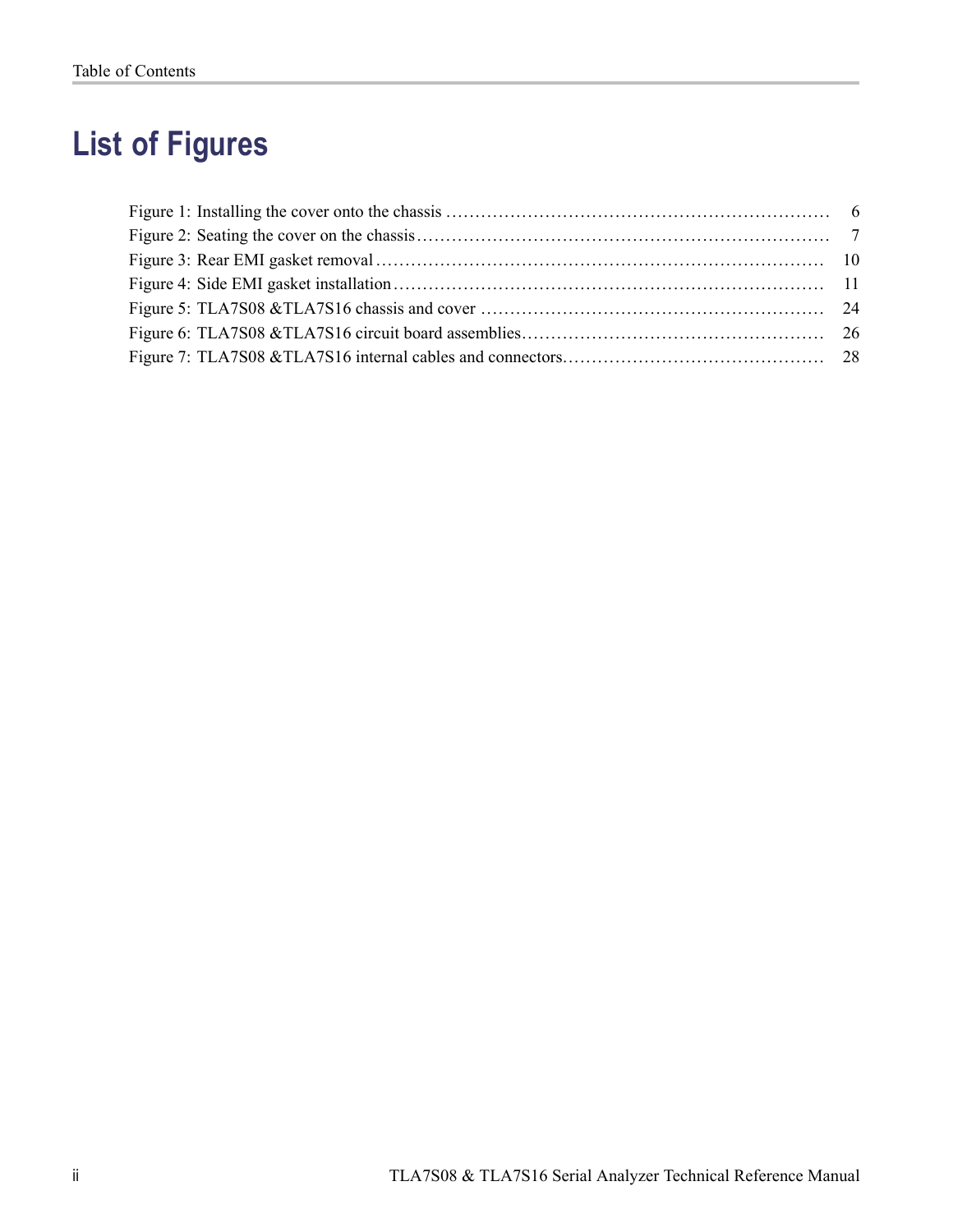# **List of Tables**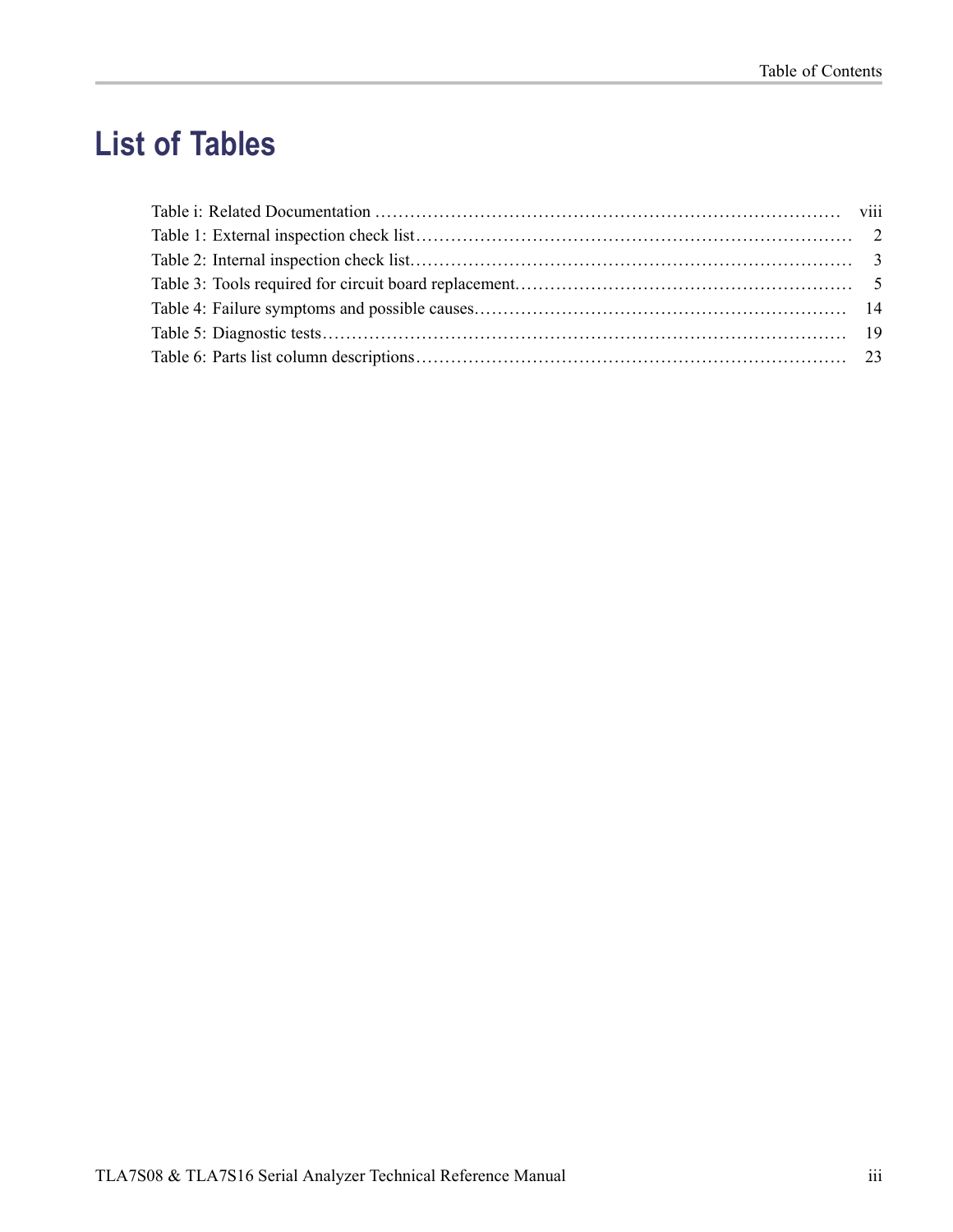## <span id="page-7-0"></span>**General Safety Summary**

Review the following safety precautions to avoid injury and prevent damage to this product or any products connected to it.

To avoid potential hazards, use this product only as specified.

*Only qualified personnel should perform service procedures.*

While using this product, you may need to access other parts of a larger system. Read the safety sections of the other component manuals for warnings and cautions related to operating the system.

**To Avoid Fire or Personal Injury** **Ground the Product.** This product is indirectly grounded through the grounding conductor of the mainframe power cord. To avoid electric shock, the grounding conductor must be connected to earth ground. Before making connections to the input or output terminals of the product, ensure that the product is properly grounded.

**Observe All Terminal Ratings.** To avoid fire or shock hazard, observe all ratings and markings on the product. Consult the product manual for further ratings information before making connections to the product.

The inputs are not rated for connection to mains or Category II, III, or IV circuits.

Do not apply a potential to any terminal, including the common terminal, that exceeds the maximum rating of that terminal.

**Power Disconnect.** The power cord disconnects the product from the power source. Do not block the power cord; it must remain accessible to the user at all times.

**Do Not Operate Without Covers.** Do not operate this product with covers or panels removed.

**Do Not Operate With Suspected Failures.** If you suspect that there is damage to this product, have it inspected by qualified service personnel.

**Avoid Exposed Circuitry.** Do not touch exposed connections and components when power is present.

**Do Not Operate in Wet/Damp Conditions.**

**Do Not Operate in an Explosive Atmosphere.**

**Keep Product Surfaces Clean and Dry.**

**Provide Proper Ventilation.** Refer to the manual's installation instructions for details on installing the product so it has proper ventilation.

**Terms in this Manual** These terms may appear in this manual: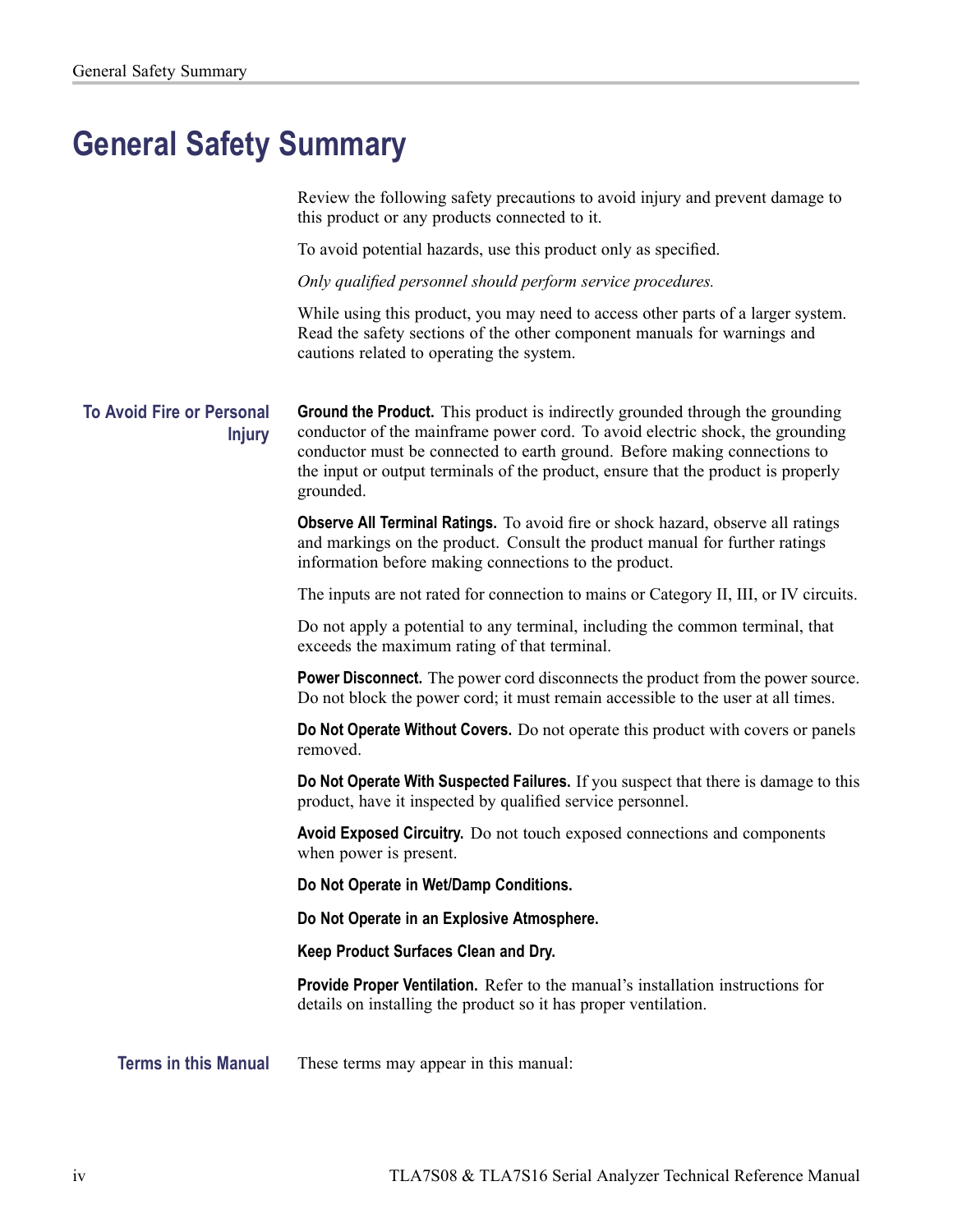

*WARNING. Warning statements identify conditions or practices that could result in injury or loss of life.*

*CAUTION. Caution statements identify conditions or practices that could result in damage to this product or other property.*

#### **Symbols and Terms on the Product**

These terms may appear on the product:

- $\overline{\phantom{a}}$ DANGER indicates an injury hazard immediately accessible as you read the marking.
- $\overline{\phantom{a}}$ WARNING indicates an injury hazard not immediately accessible as you read the marking.
- CAUTION indicates a hazard to property including the product.

The following symbol(s) may appear on the product:





Earth Terminal **Chassis Ground**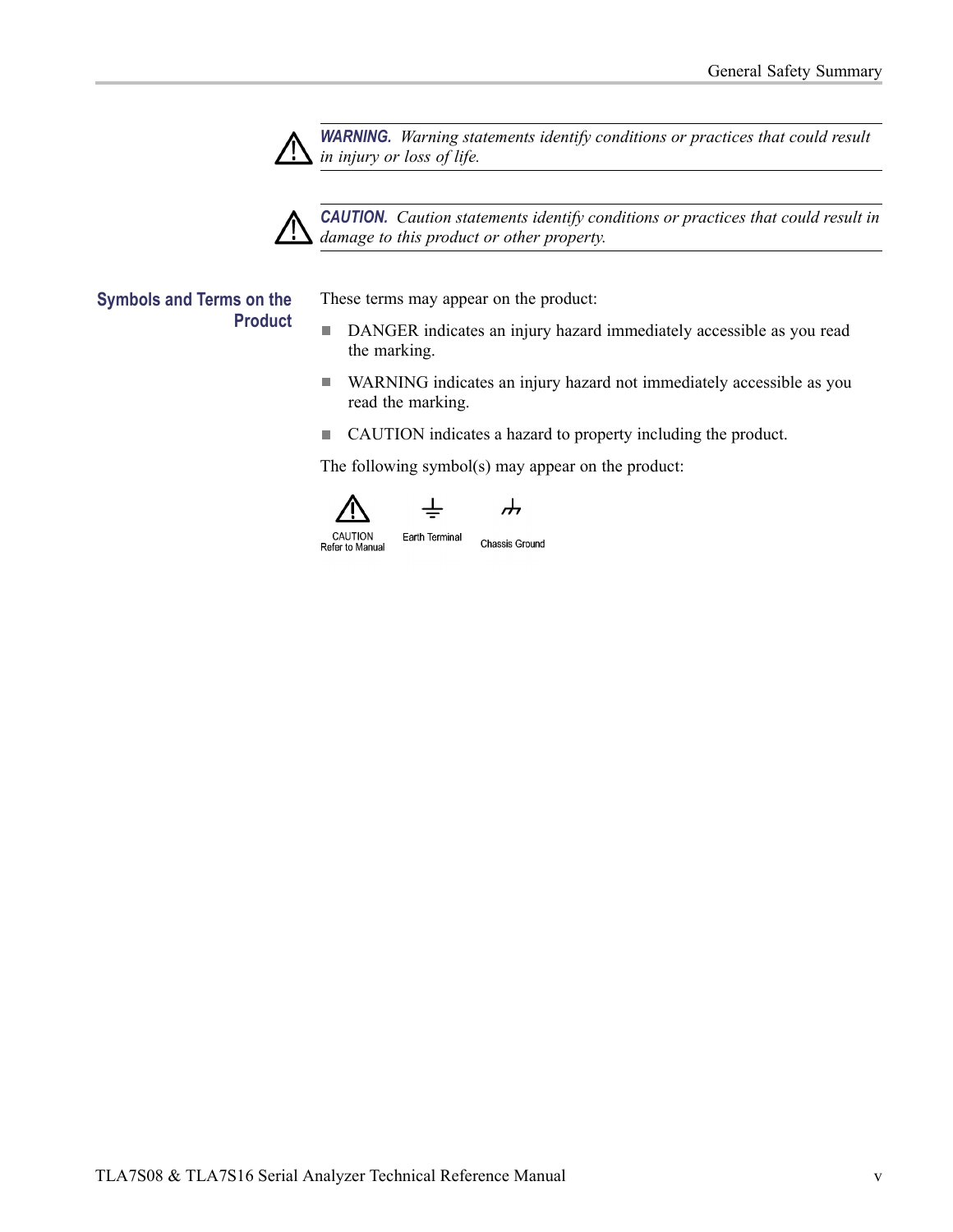## <span id="page-9-0"></span>**Service Safety Summary**

Only qualified personnel should perform service procedures. Read this *Service Safety Summary* and the *General Safety Summary* before performing any service procedures.

**Do Not Service Alone.** Do not perform internal service or adjustments of this product unless another person capable of rendering first aid and resuscitation is present.

**Disconnect Power.** To avoid electric shock, switch off the instrument power, then disconnect the power cord from the mains power.

**Use Care When Servicing With Power On.** Dangerous voltages or currents may exist in this product. Disconnect power, remove battery (if applicable), and disconnect test leads before removing protective panels, soldering, or replacing components.

To avoid electric shock, do not touch exposed connections.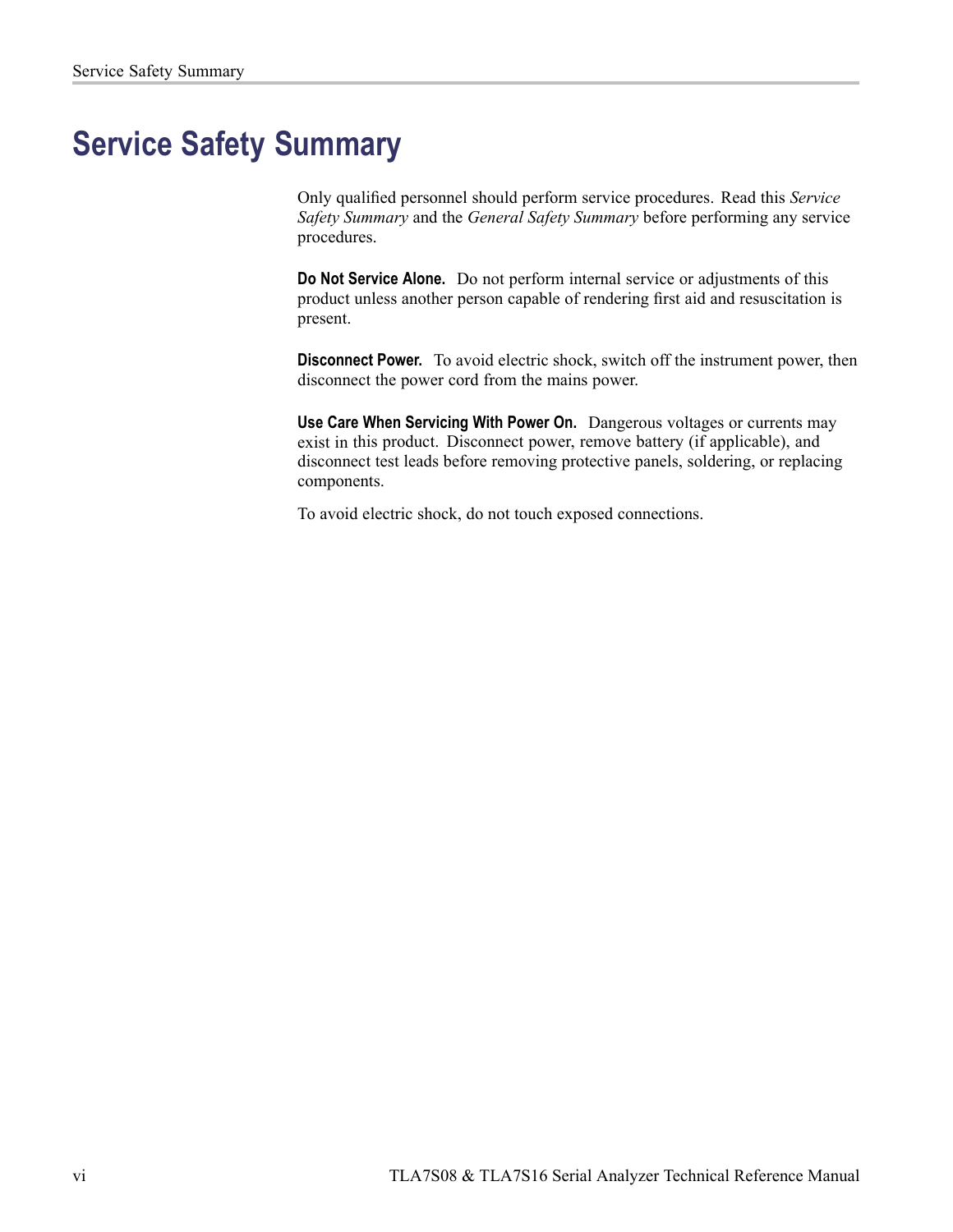## <span id="page-10-0"></span>**Preface**

### **Manual Conventions**

|                               | This manual uses certain conventions that you should be familiar with before<br>attempting service.                                                                                                                                                                                       |
|-------------------------------|-------------------------------------------------------------------------------------------------------------------------------------------------------------------------------------------------------------------------------------------------------------------------------------------|
| <b>Acquisition Board</b>      | The acquisition board is one of the circuit boards inside the instrument module.<br>The circuit board receives and stores acquisition data from the probes and works<br>with the Local Processor Unit (LPU) board to provide information to the operator<br>of the instrument.            |
| <b>LPU Board</b>              | The Local Processor Unit (LPU) board is one of the circuit boards inside the<br>instrumentmodule that provides the main communications interface with the<br>acquisition board and the mainframe.                                                                                         |
| <b>Maintenance Procedures</b> | Maintenance procedures are used for fault isolation and repair to the circuit board<br>level or to the replaceable part level.                                                                                                                                                            |
| <b>Modules</b>                | Throughout this manual, the terms "module" or "instrument module" refers to<br>a logic analyzer, serial analyzer, or pattern generator unit that mounts inside a<br>mainframe. A module is composed of circuit boards, interconnecting cables, and<br>a user-accessible front panel.      |
| <b>Replaceable Parts</b>      | This manual refers to any field-replaceable assembly or mechanical part<br>specifically by its name or generically as a replaceable part. In general, a<br>replaceable part is any circuit board or assembly that is listed in the replaceable<br>parts list near the end of this manual. |
| <b>Safety</b>                 | Symbols and terms related to safety appear in the Safety Summary found at the<br>beginning of this manual.                                                                                                                                                                                |

### **Related Documentation**

The following table lists related documentation available for your instrument. The documentation is available on the TLA Documentation CD, included with your instrument, and on the Tektronix Web site (www.Tektronix.com).

To obtain documentation not specified in the table, contact your local Tektronix representative.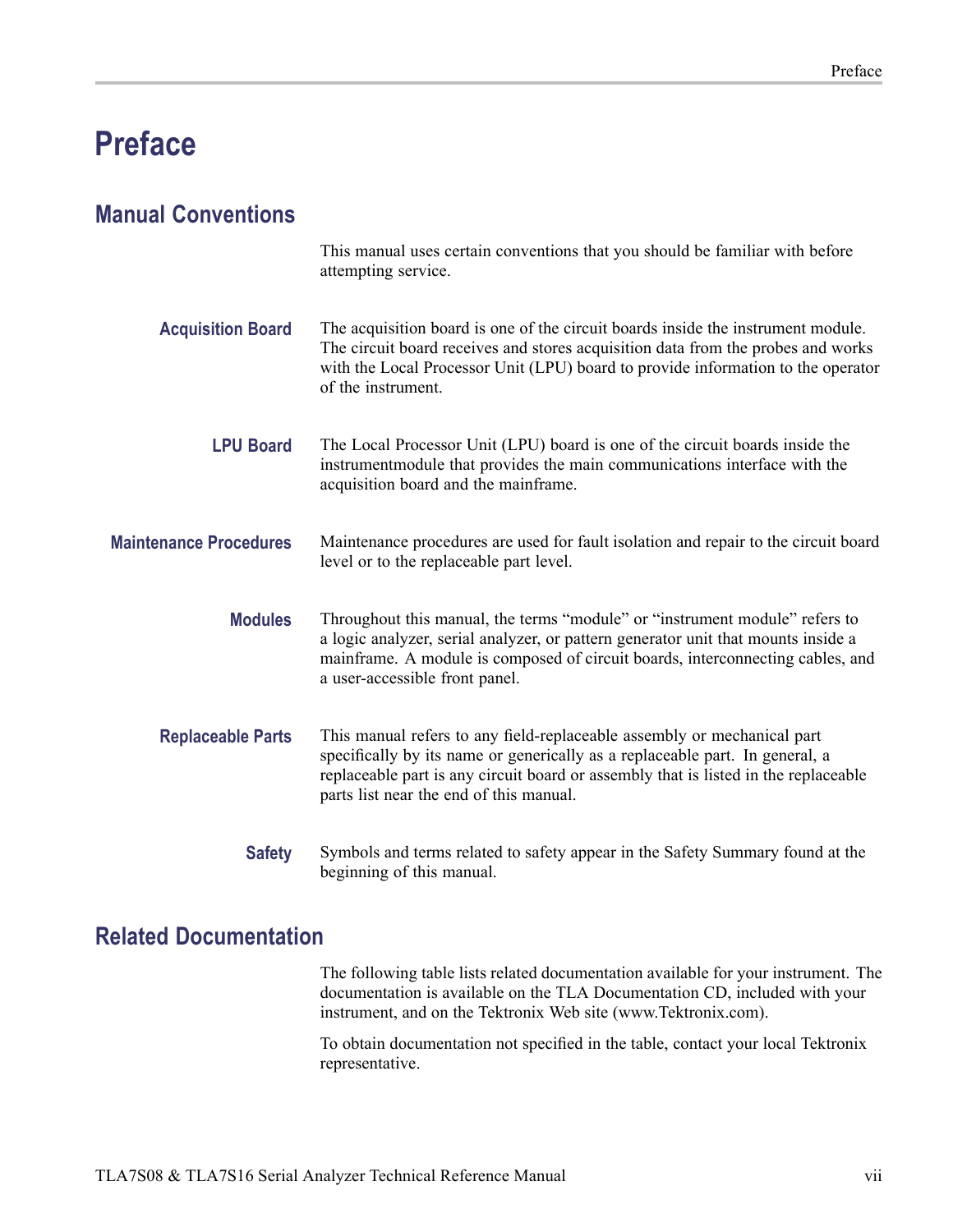#### <span id="page-11-0"></span>**Table i: Related Documentation**

| <b>Item</b>                               | <b>Purpose</b>                                                                                                                                        | Location                                                               |  |
|-------------------------------------------|-------------------------------------------------------------------------------------------------------------------------------------------------------|------------------------------------------------------------------------|--|
| <b>TLA Quick Start User Manual</b>        | Basic operational overview                                                                                                                            |                                                                        |  |
| Online Help                               | In depth operation and UI help                                                                                                                        |                                                                        |  |
| <b>Installation Quick Reference Cards</b> | Basic installation information                                                                                                                        |                                                                        |  |
| <b>Installation Manuals</b>               | Detailed first-time installation information                                                                                                          |                                                                        |  |
| XYZs of Logic Analyzers                   | Introduction to logic analyzer basics                                                                                                                 | www.Tektronix.com                                                      |  |
| <b>TLA Product Specifications</b>         | Complete list of TLA product<br>specifications                                                                                                        |                                                                        |  |
| <b>TPI.NET Documentation</b>              | Detailed information for controlling the<br>logic analyzer using .NET                                                                                 |                                                                        |  |
| Field upgrade kits                        | Upgrade information for your logic<br>analyzer product                                                                                                |                                                                        |  |
| <b>Optional Service Manuals</b>           | Self-service documentation for modules<br>and mainframes                                                                                              |                                                                        |  |
| TLA Application Software Release Notes    | Software description, compatibility,<br>impact of changes, contact information,<br>installation, upgrade, and operational<br>notes, and known issues. | Go to Start→All Programs→Tektronix<br>logic Analyzer→TLA Release Notes |  |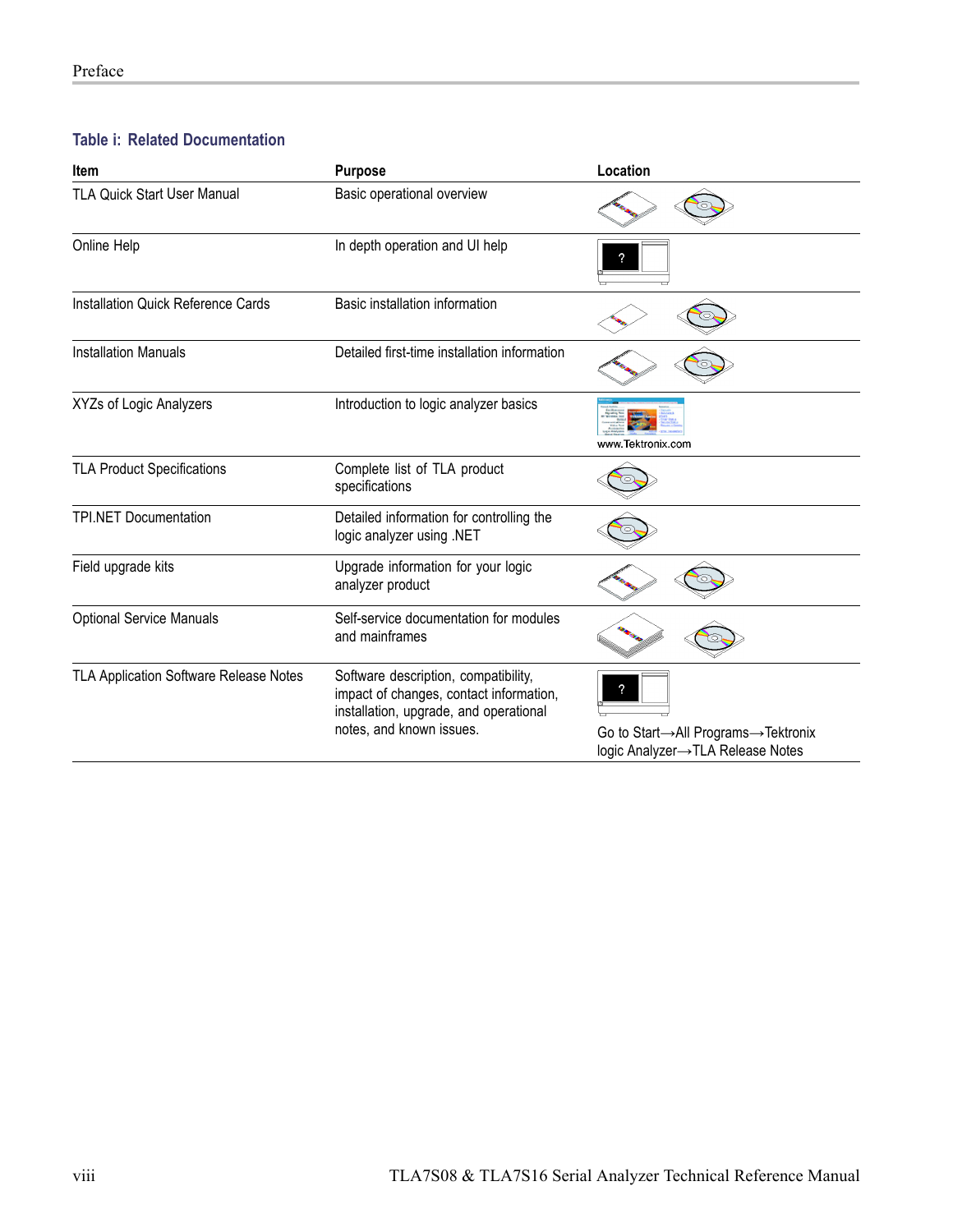## **Introduction**

<span id="page-12-0"></span>Ľ.

|                                                 | This manual contains information needed to service the TLA7S08 and<br>TLA7S16 serial analyzer modules.                                                                                                                                                                                                        |
|-------------------------------------------------|---------------------------------------------------------------------------------------------------------------------------------------------------------------------------------------------------------------------------------------------------------------------------------------------------------------|
|                                                 | To prevent personal injury or damage to the instrument, consider the following<br>requirements before attempting service:                                                                                                                                                                                     |
|                                                 | Read the General Safety Summary and Service Safety Summary found at<br>the beginning of this manual.                                                                                                                                                                                                          |
|                                                 | The procedures in this manual should only be performed by a qualified service<br>ш<br>person.                                                                                                                                                                                                                 |
|                                                 | Be sure to follow all warnings, cautions and notes.                                                                                                                                                                                                                                                           |
| <b>Service Strategy</b>                         |                                                                                                                                                                                                                                                                                                               |
|                                                 | This manual supports and contains information needed for periodic maintenance<br>of the instrument. It supports and contains the following information for<br>corrective maintenance:                                                                                                                         |
|                                                 | Supports removal and replacement of boards or assemblies.                                                                                                                                                                                                                                                     |
|                                                 | Supports removal and replacement of the mechanical parts listed in the parts<br>lists.                                                                                                                                                                                                                        |
|                                                 | This manual does not support component-level fault isolation and replacement.                                                                                                                                                                                                                                 |
| <b>Service Offerings</b>                        |                                                                                                                                                                                                                                                                                                               |
|                                                 | Tektronix provides service to cover repair under warranty as well as other services<br>that are designed to meet your specific service needs.                                                                                                                                                                 |
|                                                 | Whether providing warranty repair service or any of the other services listed<br>below, Tektronix service technicians are equipped to service the instrument.<br>Services are provided at Tektronix Services Centers and on-site at your facility,<br>depending on your location.                             |
| <b>Warranty Repair Service</b>                  | Tektronix warrants this product for one year from date of purchase. The warranty<br>is located behind the title page in this manual. Tektronix technicians provide<br>warranty service at most Tektronix service locations worldwide. The Tektronix<br>product catalog lists all service locations worldwide. |
| <b>Calibration and Repair</b><br><b>Service</b> | In addition to warranty repair, Tektronix Service offers calibration and other<br>services which provide solutions to your service needs and quality standards<br>compliance requirements.                                                                                                                    |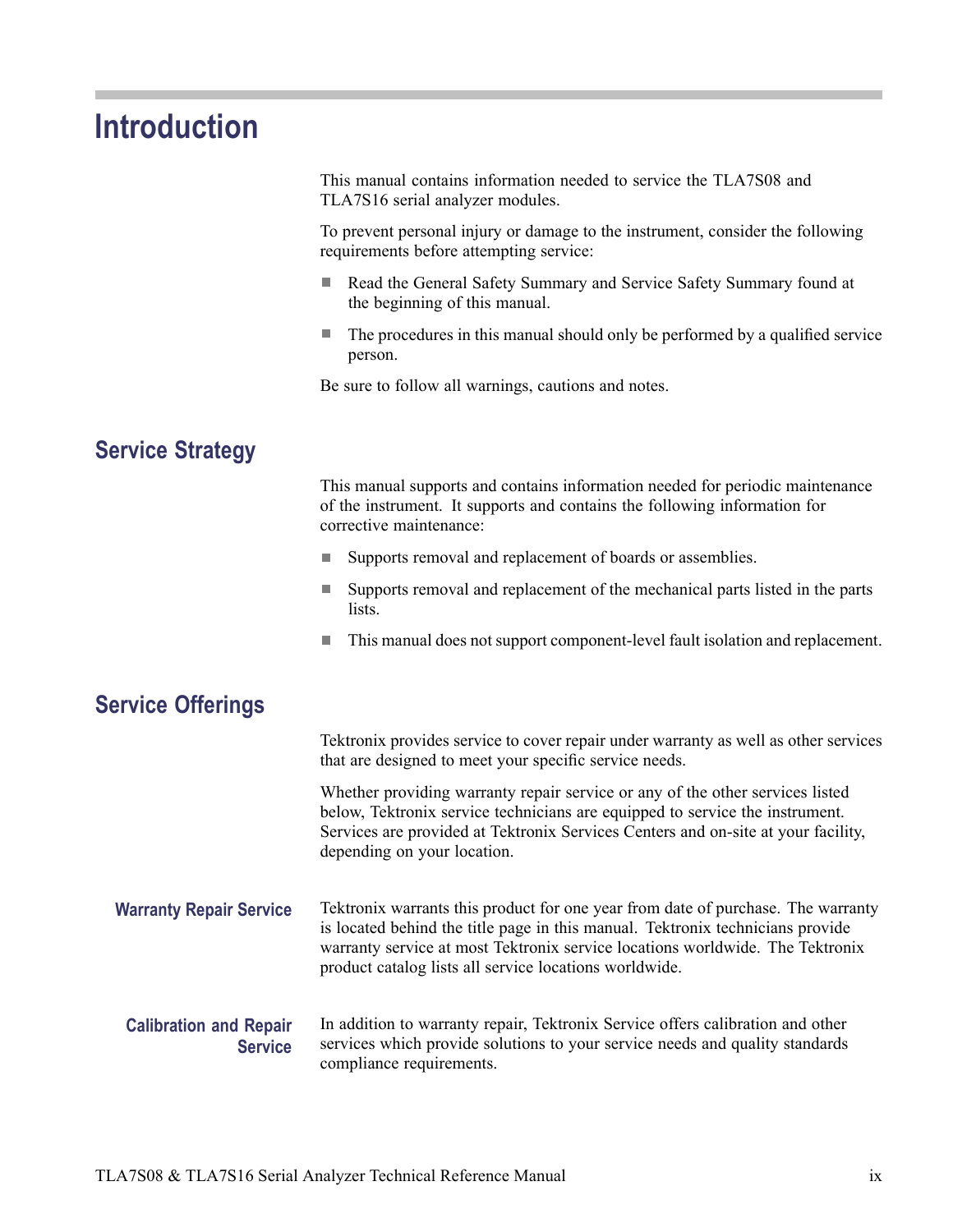The following services can be tailored to fit your requirements for calibration and/or repair of your portable mainframe.

**Service Options.** Tektronix Service Options can be selected at the time you purchase your instrument. You select these options to provide the services that best meet your service needs.

**Service Agreement.** If service options are not added to the instrument purchase, then service agreements are available on an annual basis to provide calibration services or post-warranty repair coverage. Service agreements may be customized to meet special turn-around time and/or on-site requirements.

**Service on Demand.** Tektronix offers calibration and repair services on a "per-incident" basis that is available with standard prices.

**Self Service.** Tektronix supports repair to the replaceable-part level by providing for circuit board exchange.

Use this service to reduce down-time for repair by exchanging circuit boards for remanufactured ones. Tektronix ships updated and tested exchange boards. Each board comes with a 90-day service warranty.

**For More Information.** Contact your local Tektronix service center or sales engineer for more information on any of the Calibration and Repair Services just described.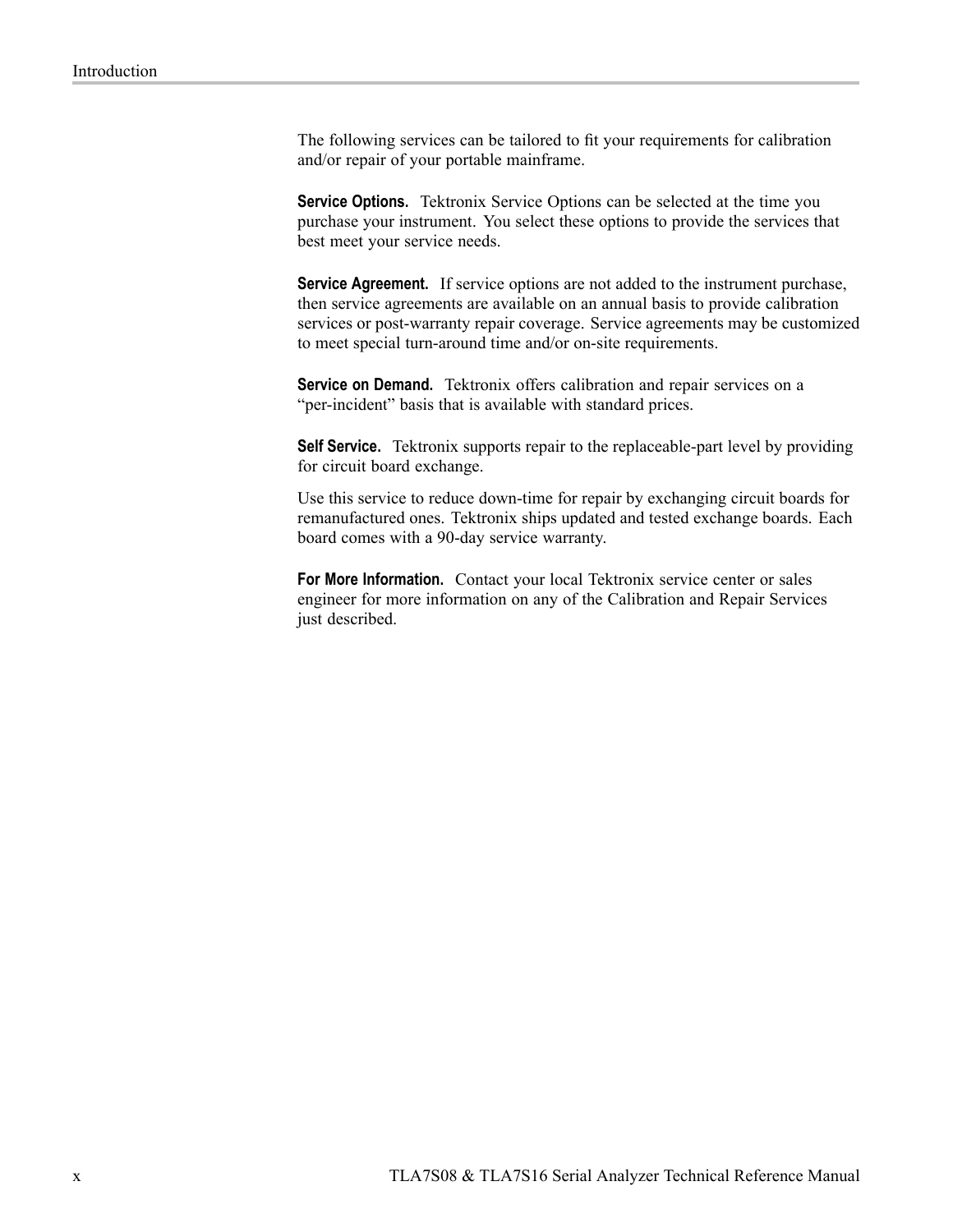## <span id="page-14-0"></span>**Maintenance**



*WARNING. To avoid electric shock, always power off the instrument and disconnect the power cord before cleaning or servicing the instrument.*

### **Preventing ESD**

When performing any service which requires internal access to the instrument, adhere to the following precautions to avoid damaging internal circuit boards and their components due to electrostatic discharge (ESD).



*CAUTION. Many components within the instrument are susceptible to static discharge damage.*

*Service the instrument only in a static-free environment. Observe standard handling precautions for static-sensitive devices.*

- $\mathcal{L}_{\mathcal{A}}$ Minimize handling of static-sensitive circuit boards.
- $\overline{\phantom{a}}$ Transport and store static-sensitive circuit boards in their static protected containers or on a metal rail. Label any package that contains static-sensitive boards.
- $\overline{\phantom{a}}$ Discharge the static voltage from your body by wearing a grounded antistatic wrist strap while handling these circuit boards.
- Nothing capable of generating or holding a static charge should be allowed on the work station surface.
- $\mathcal{L}_{\mathcal{A}}$ Handle circuit boards by the edges when possible.
- $\mathcal{L}_{\mathcal{A}}$ Do not slide the circuit boards over any surface.
- Avoid handling circuit boards in areas that have a floor or work-surface covering capable of generating a static charge.

#### **Inspection and Cleaning**

The instrument is inspected mechanically and electrically before shipment. It should be free of marks or scratches and should meet or exceed all electrical specifications. To confirm this, inspect for physical damage incurred during transit. Retain the packaging in case shipment for repair is necessary. If there is damage or deficiency, contact your local Tektronix representative. Cleaning procedures consist of exterior and interior cleaning. Periodic cleaning reduces instrument breakdown and increases reliability. Clean the instrument as needed, based on your operating environment.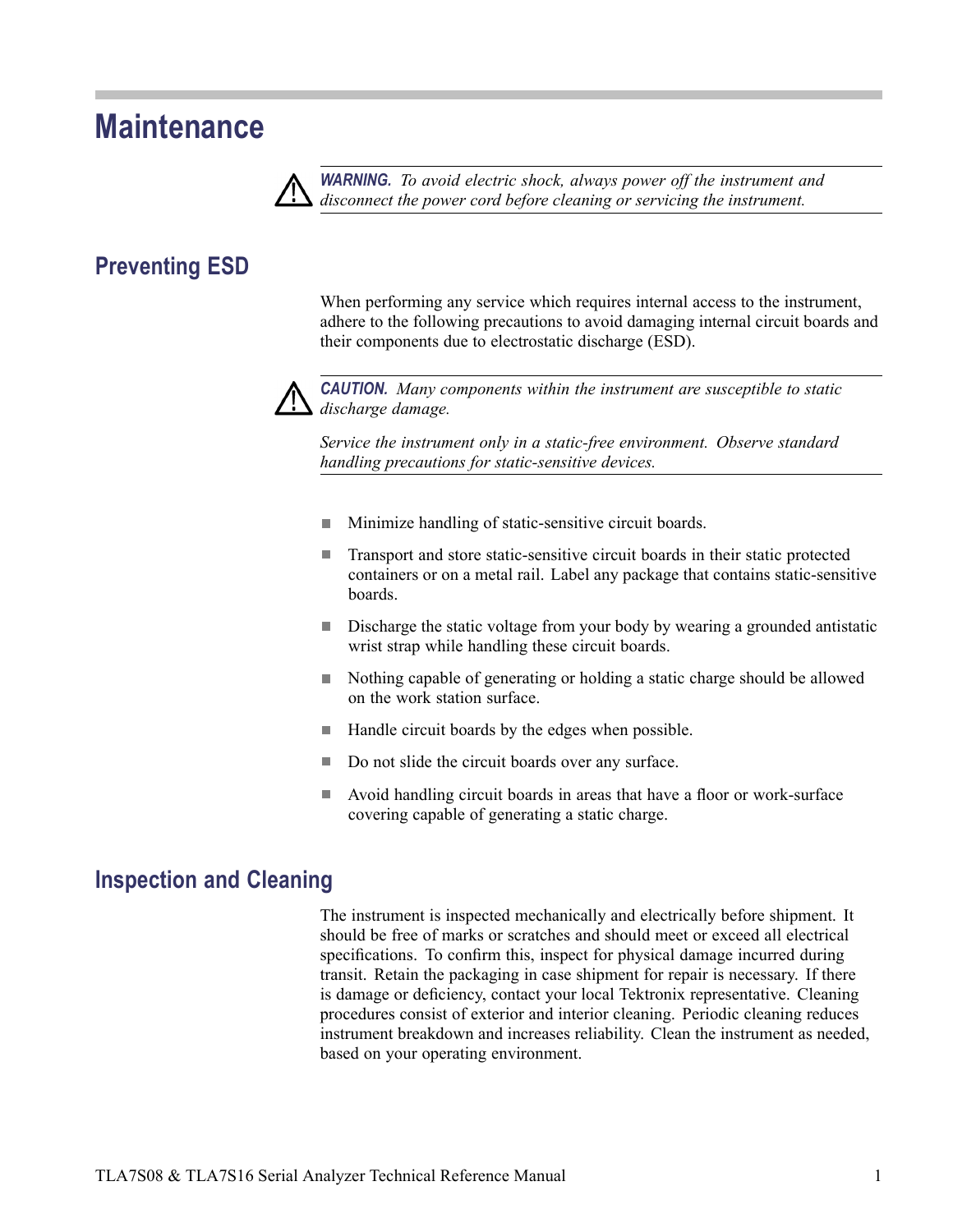<span id="page-15-0"></span>**Exterior Inspection** Modules that appear to have been dropped or otherwise abused should be checked thoroughly to verify correct operation and performance. Immediately repair defects that could cause personal injury or lead to further damage to the benchtop controller, expansion module, or the mainframes that the module plug into.

| <b>Item</b>               | Inspect for                                                                                          | <b>Repair action</b>                                   |
|---------------------------|------------------------------------------------------------------------------------------------------|--------------------------------------------------------|
| Front panel               | Cracks, scratches,<br>deformations, missing or<br>damaged retainer screws,<br>or ejector handles     | Replace defective or<br>missing parts.                 |
| Front and rear connectors | Broken shells, cracked<br>insulation, and deformed<br>contacts                                       | Replace defective parts.                               |
|                           |                                                                                                      | Clear dirt out of connectors.                          |
|                           | Dirt in connectors                                                                                   |                                                        |
| Accessories               | Missing items or parts of<br>items, bent pins, broken or<br>frayed cables, and damaged<br>connectors | Replace damaged or<br>missing parts, frayed<br>cables. |

#### **Table 1: External inspection check list**



*CAUTION. To prevent damage to electrical components from moisture during external cleaning, use only enough liquid to dampen the cloth or applicator.*

**Exterior Cleaning Procedure** Clean the exterior surfaces with a soft dry lint-free cloth, or a soft-bristle brush. If any dirt remains, use a soft cloth or swab dipped in a 75% isopropyl alcohol solution. Use a swab to clean narrow spaces around controls and connectors. Do not use abrasive cleaning compounds.



*CAUTION. Avoid getting moisture inside the instrument during exterior cleaning; use just enough moisture to dampen the cloth or swab.*

*Use only deionized water when cleaning. Use a 75% isopropyl alcohol solution as a cleanser and rinse with deionized or distilled water.*

*Do not use chemical cleaning agents; they may damage the chassis. Avoid chemicals that contain benzene, toluene, xylene, acetone, or similar solvents.*

**Interior Inspection** Remove the module covers to access the inside of the instrument for inspection and cleaning. [\(See page 6,](#page-19-0) *[Covers](#page-19-0)*[.\)](#page-19-0) Inspect the internal portions of the modules and the mainframes for damage and wear. Defects found should be repaired immediately.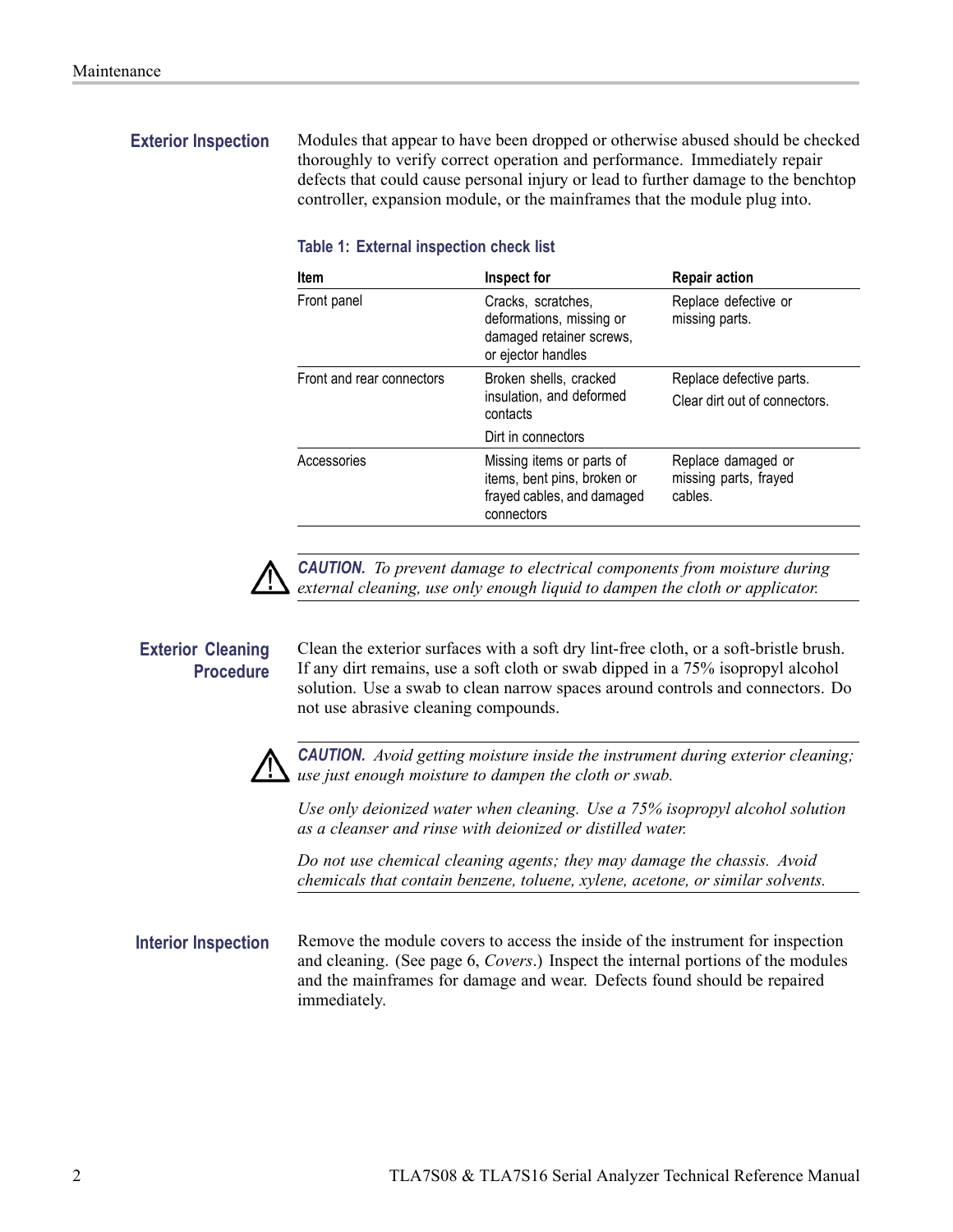| Item               | Inspect for                                                                                                                      | <b>Repair action</b>                                                                  |
|--------------------|----------------------------------------------------------------------------------------------------------------------------------|---------------------------------------------------------------------------------------|
| Circuit boards     | Loose, broken, or corroded<br>solder connections.<br>Burned circuit boards.<br>Burned, broken, or cracked<br>circuit-run plating | Return to a Tektronix<br>Service Center.                                              |
| Solder connections | Cold solder or rosin joints                                                                                                      | Return to a Tektronix<br>Service Center.                                              |
| Wiring and cables  | Loose plugs or connectors.<br>Burned, broken, or frayed<br>wiring                                                                | Firmly seat connectors.<br>Repair or replace parts with<br>defective wires or cables. |
| Chassis            | Dents, deformations, and<br>damaged hardware                                                                                     | Straighten, repair, or replace<br>defective hardware.                                 |

#### <span id="page-16-0"></span>**Table 2: Internal inspection check list**



*CAUTION. To prevent damage from electrical arcing, ensure that circuit boards and components are dry before applying power.*

#### **Interior Cleaning Procedure**

Use a dry, low-velocity stream of air to clean the interior of the modules and the mainframes. Use a soft-bristle brush for cleaning around components. If you must use a liquid for minor interior cleaning, use a 75% isopropyl alcohol solution and rinse with deionized or distilled water.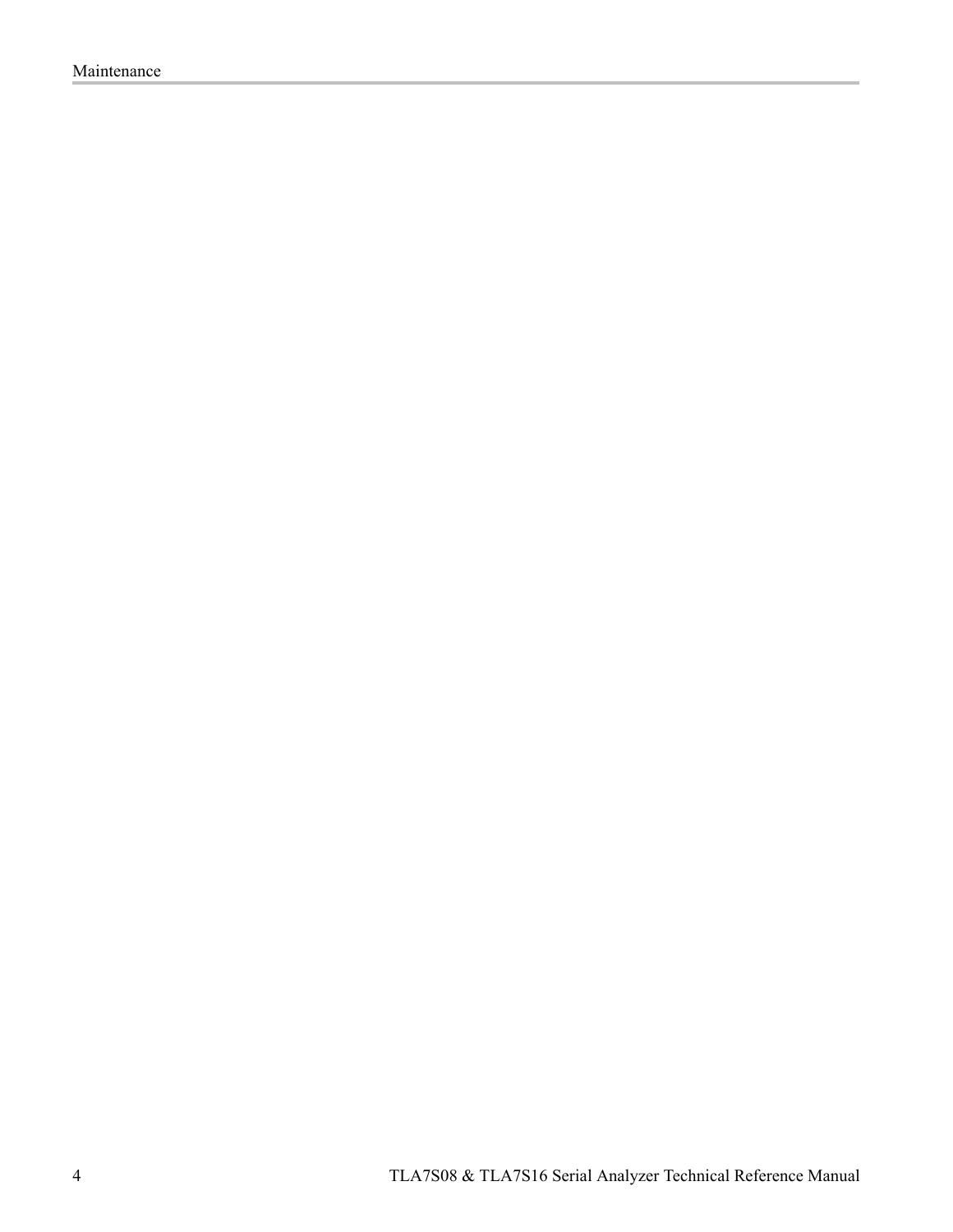## <span id="page-18-0"></span>**Removal and Installation**

This section provides detailed instructions for removing or installing parts of the module. The procedures in this section assume that you already have removed the module from the mainframe. Removal and installation instructions are not provided for all replaceable parts. [\(See page 22,](#page-35-0) *[Parts List](#page-35-0)*[.\)](#page-35-0)



*WARNING. Before doing any procedures in this manual, read the General Safety Summary and Service Safety Summary found at the beginning of this manual.*

*When performing any service which requires internal access to the instrument, avoid damaging internal circuit boards and their components by electrostatic discharge (ESD). [\(See page 1, Preventing ESD.\)](#page-14-0)*

### **Tools Required**

The following table lists the tools needed to replace the internal components of the instrument.

#### **Table 3: Tools required for circuit board replacement**

| Example       |
|---------------|
| Standard tool |
| Standard tool |
| Standard tool |
| Standard tool |
|               |

### **Torque Requirements**

Tighten all T-9 and T-10 screws to 4 in-lbs. Tighten standoff posts to 8 in-lbs.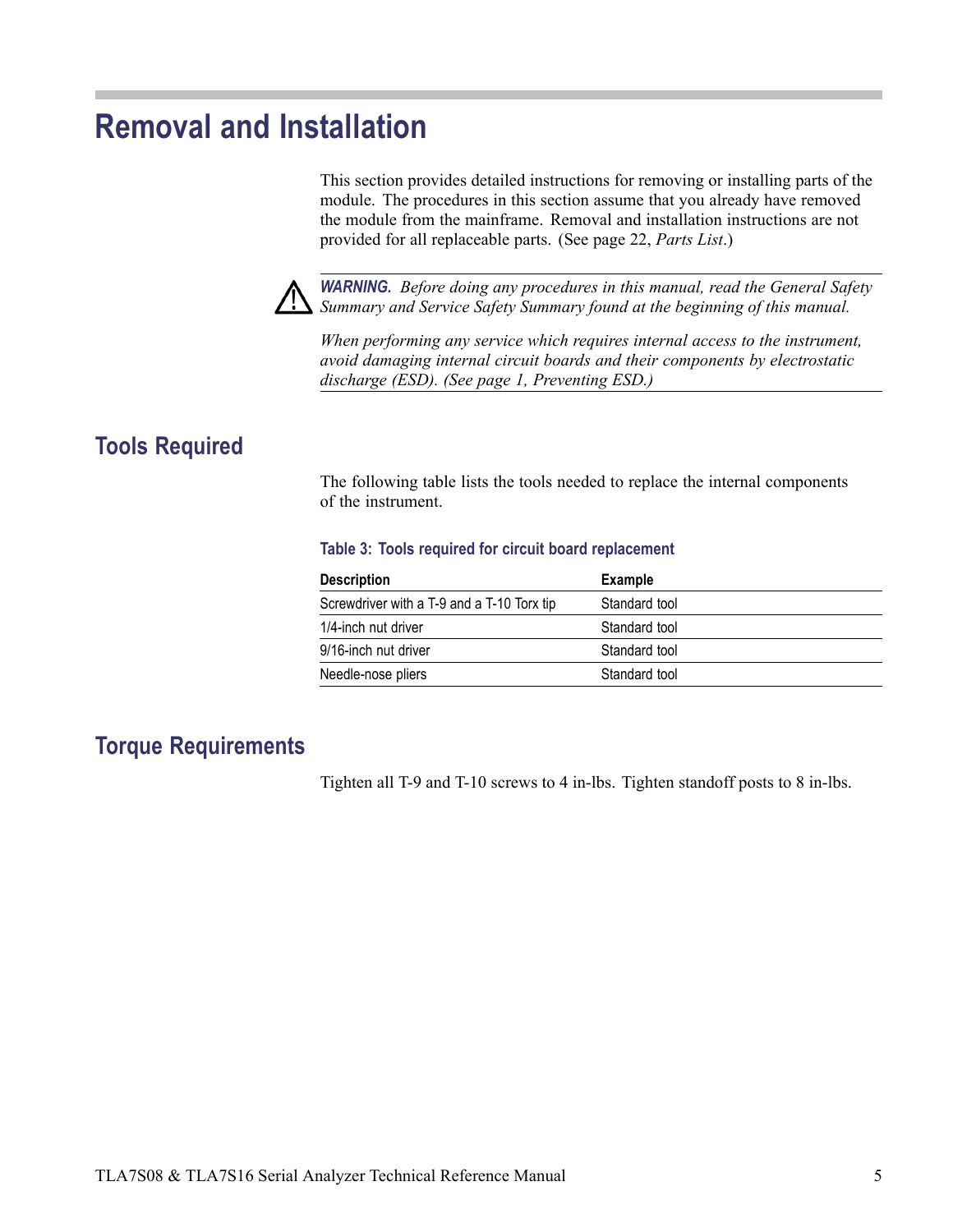### <span id="page-19-0"></span>**Covers**

**Removal** Refer to the exploded view of the module to remove the covers. [\(See Figure 6.\)](#page-39-0)

**Installation** Use the following procedure to install the covers:

*NOTE. Install the cover tightly against the chassis. This will ensure that the module fits into adjacent slots in the mainframe.*

**1.** Place the module on its right side.



*CAUTION. To prevent damage to the module during the installation process, reinstall the cover exactly as described in steps 2 through [9.](#page-20-0)*

*If the cover is not properly seated, the module can be damaged when you install it in a mainframe.*

**2.** Insert the cover at an angle such that the front edge of the cover engages with the EMI gaskets on the back of the front panel. Then push the rear of the cover in place.



#### **Figure 1: Installing the cover onto the chassis**

**3.** Make sure that the cover is fully seated (no gaps) against the front and rear chassis flanges.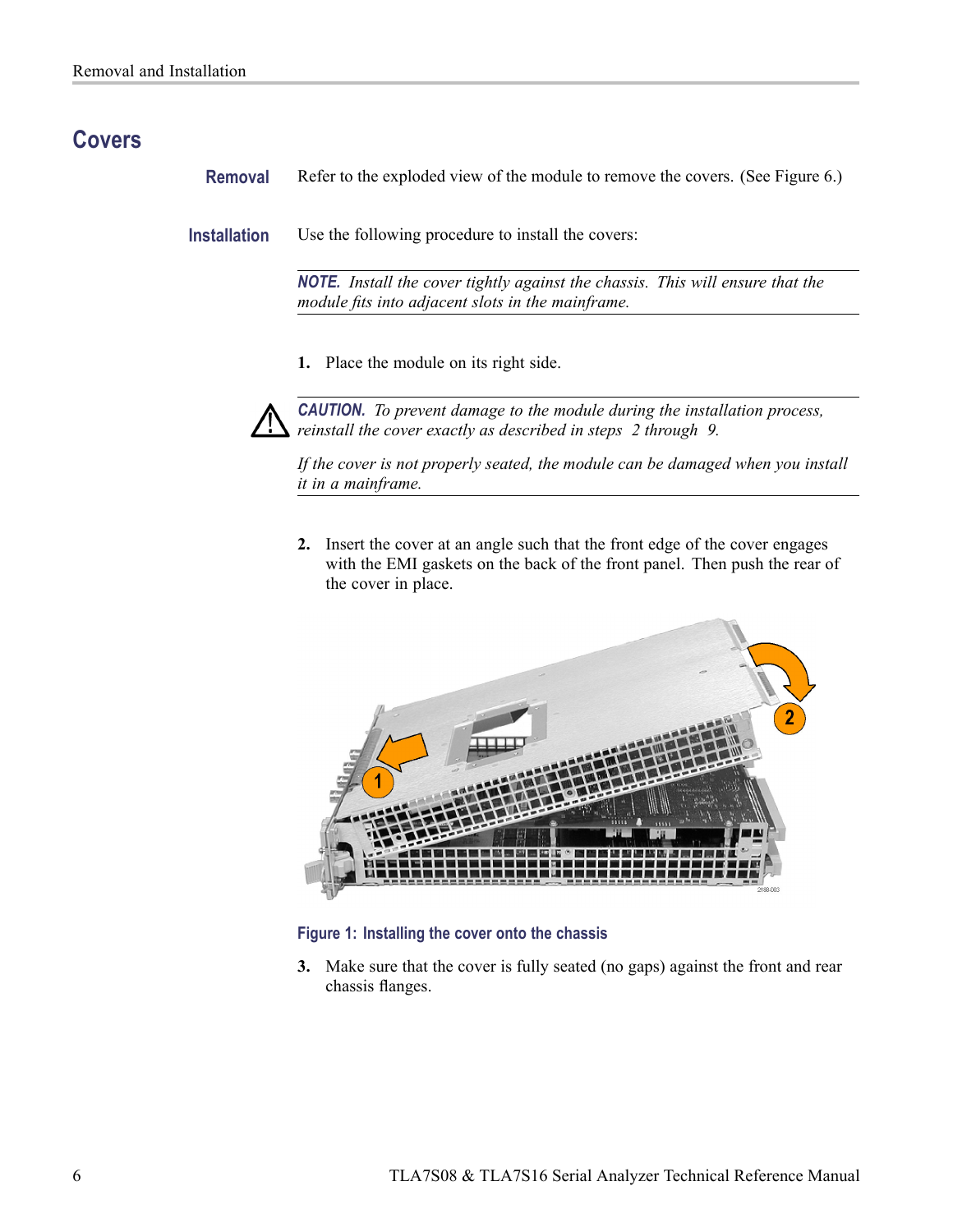<span id="page-20-0"></span>

#### **Figure 2: Seating the cover on the chassis**

- **4.** While holding the cover in place, install the four T-10 Torx-drive screws nearest the front of the module (two on each side of the cover), to secure the cover to the chassis.
- **5.** Slide the rear panel on the chassis and install the two rear panel T-10 Torx-drive screws.
- **6.** Gently squeeze the chassis flange and rear panels flange together while tightening the screws on the sides. This ensures that the rear panel does not rotate, otherwise the module may not seat properly when installed in the mainframe.
- **7.** Install the two remaining T-10 Torx-drive screws nearest the rear of the module (one on each side of the cover).
- **8.** Place the cover onto the chassis.
- **9.** Check and tighten all screws.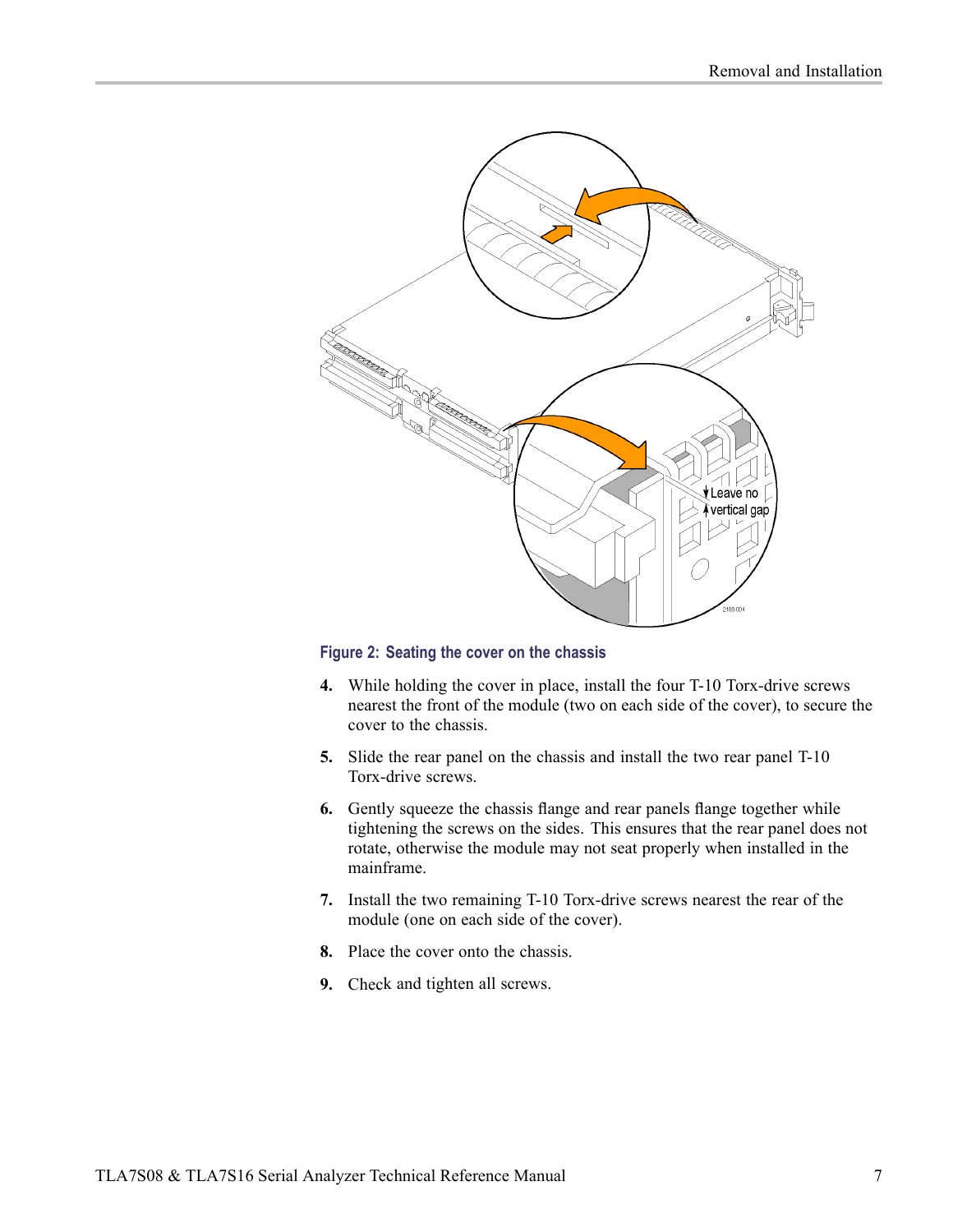### <span id="page-21-0"></span>**Local Processor Unit (LPU) Board**

*NOTE. When placing an order for a replacement LPU board or an LPU exchange board from the Tektronix Exchange Center, you must supply the model number, serial number, and firmware level.*

**Removal** Refer to the exploded view of the module to remove the LPU board. [\(See](#page-39-0) Figure 6.)



*CAUTION. Handle the LPU board gently to avoid breaking the front panel LED extension.*

**Installation** Use the following procedure to install the LPU board:

- **1.** Place the LPU board (component side down) over the chassis and insert the tabs on the LPU board into the front subpanel.
- **2.** Line up the pins on the 160-pin connector from the LPU board to the acquisition board and gently press the LPU board in place.
- **3.** Install the five T-10 Torx screws to secure the LPU board to the chassis.
- **4.** Install the cover. [\(See page 6,](#page-19-0) *[Covers](#page-19-0)*[.\)](#page-19-0)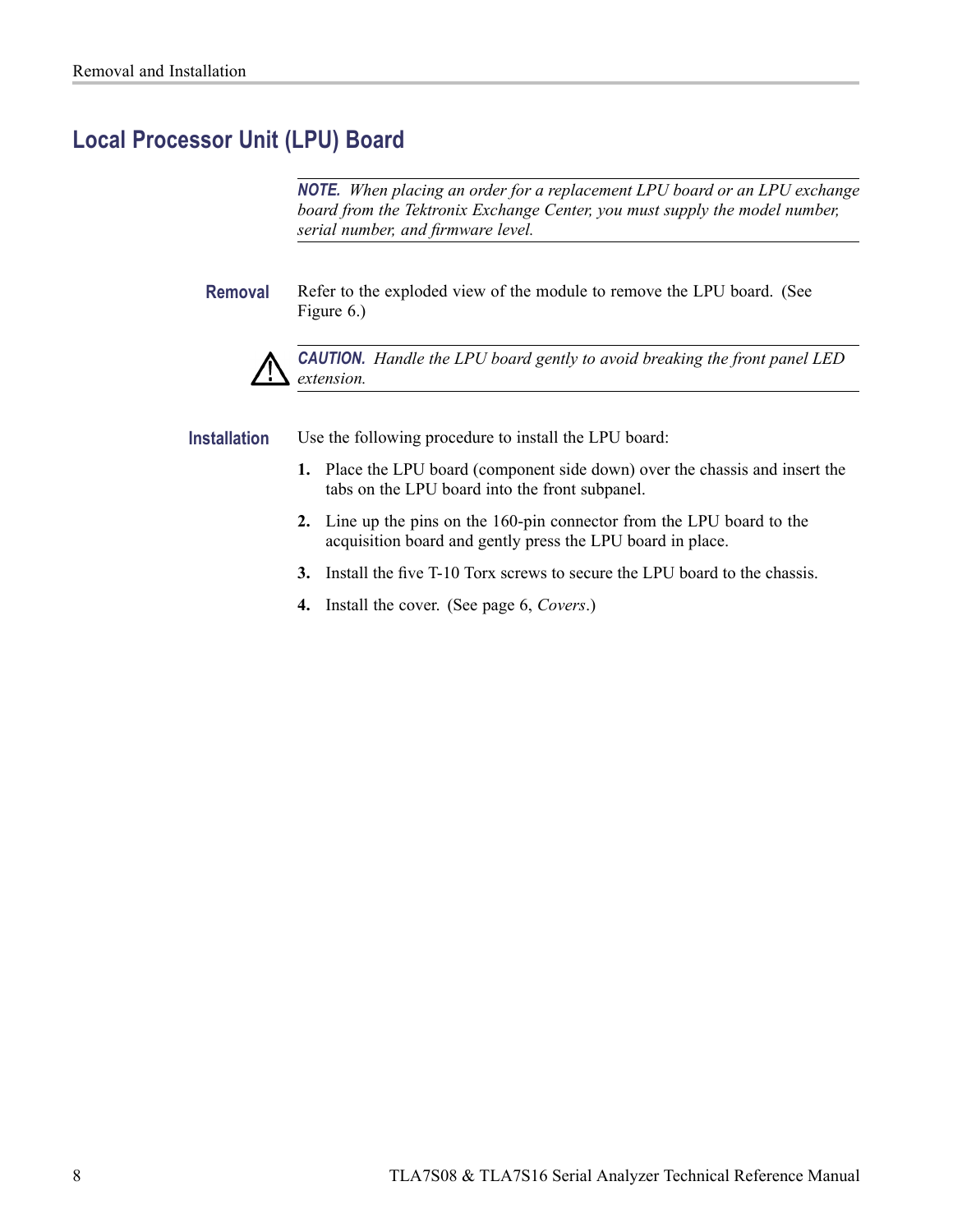## <span id="page-22-0"></span>**Acquisition Board**

| <b>Removal</b>      |    | Use the following procedure to remove the acquisition board:                                                                                                         |
|---------------------|----|----------------------------------------------------------------------------------------------------------------------------------------------------------------------|
|                     |    | 1. Remove the cover. (See page 6, Covers.)                                                                                                                           |
|                     | 2. | Remove the Local Processor Unit Board. (See page 8, <i>Local Processor Unit</i><br>$(LPU)$ Board.)                                                                   |
|                     | 3. | Turn the chassis over and use a 1/4 nut driver to remove the five spacer posts<br>from the acquisition board.                                                        |
|                     |    | 4. Remove the two screws securing the probe interface board.                                                                                                         |
|                     | 5. | Carefully separate the probe interface board from the acquisition board by<br>gently pulling up on the mating connector.                                             |
|                     | 6. | Slide the probe interface board away from the front panel and out of the<br>chassis.                                                                                 |
|                     | 7. | Disconnect the four coaxial cables on the acquisition board.                                                                                                         |
|                     | 8. | Remove the three T-10 screws located near the front of the acquisition board.                                                                                        |
|                     | 9. | Carefully slide the acquisition board away from the front panel until the probe<br>connectors clear the front panel. Then lift the circuit board out of the chassis. |
| <b>Installation</b> |    | Use the following procedure to install the acquisition board:                                                                                                        |
|                     |    | 1. Place the acquisition board into the chassis.                                                                                                                     |
|                     | 2. | Carefully slide the acquisition board into the chassis until the probe connectors<br>fit snuggly into the front panel slots.                                         |
|                     | 3. | Install the three T-10 screws located near the front of the acquisition board.                                                                                       |
|                     | 4. | Slide the probe interface board into the front panel and out of the chassis.                                                                                         |
|                     | 5. | Carefully join the probe interface board to the acquisition board by gently<br>pressing down on the mating connector.                                                |
|                     |    | 6. Install the two screws securing the probe interface board.                                                                                                        |
|                     | 7. | Install the five spacer posts that secure the acquisition board to the chassis.                                                                                      |
|                     | 8. | Connect the four analog output cables from the front panel to the acquisition<br>board.                                                                              |
|                     | 9. | Install the LPU board. (See page 8, Local Processor Unit (LPU) Board.)                                                                                               |
|                     |    | 10. Install the cover. (See page 6, Covers.)                                                                                                                         |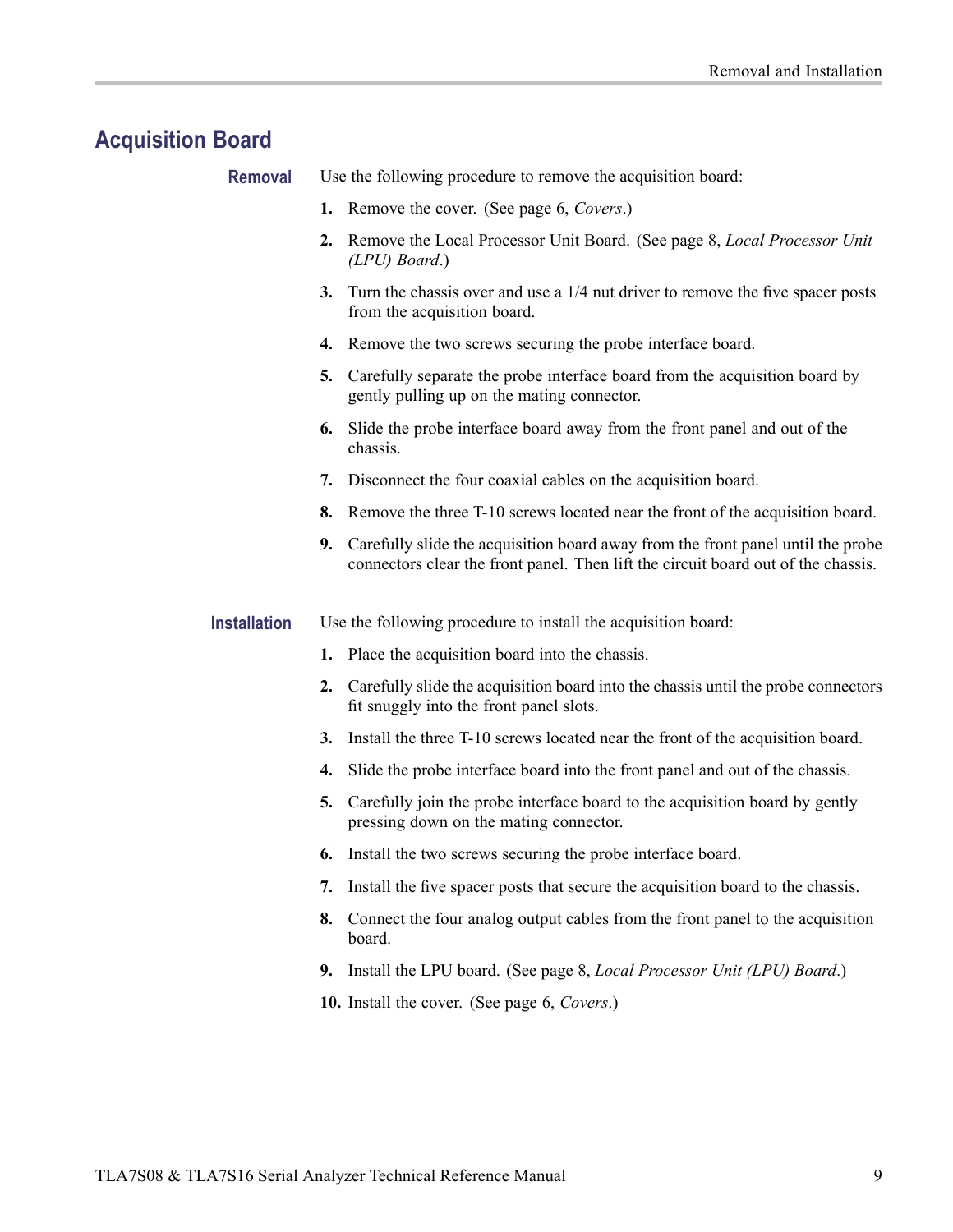### <span id="page-23-0"></span>**EMI Gaskets**

**Removal** Use the following procedure to remove the EMI gaskets:

For the two rear gaskets on the cover:

- **1.** Remove the cover.
- **2.** Lift the gasket fingers and rotate the gasket off.

For the two rear gaskets on the chassis:

- **1.** Remove the LPU board and the acquisition board.
- **2.** Lift the gasket fingers and rotate the gasket off.



**Figure 3: Rear EMI gasket removal**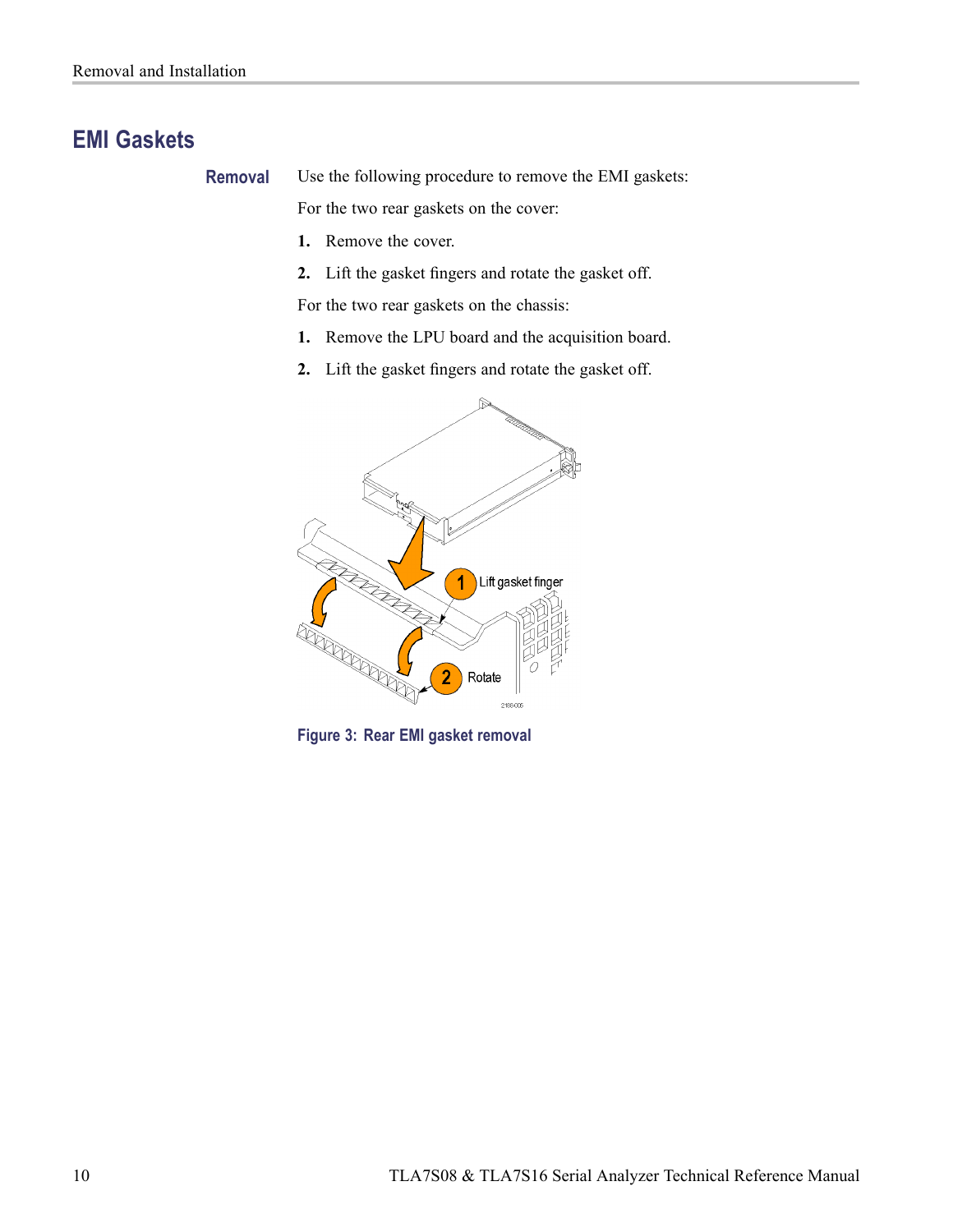<span id="page-24-0"></span>**Installation** Use the following procedure to install the EMI gaskets:

**1.** Position each gasket so the gasket fingers face the outside of the module.



- **2.** Pick up each gasket at the end where the gasket finger is formed up. Then rotate the gasket on. As you do this, lift up any fingers that bind to the chassis or cover.
- **3.** Slide each gasket gently from side to side to ensure that the gasket snaps in place.



**Figure 4: Side EMI gasket installation**

- **4.** Reinstall the acquisition board and the LPU board if you removed them to install the rear EMI gaskets.
- **5.** Install the cover. [\(See page 6,](#page-19-0) *[Covers](#page-19-0)*[.\)](#page-19-0)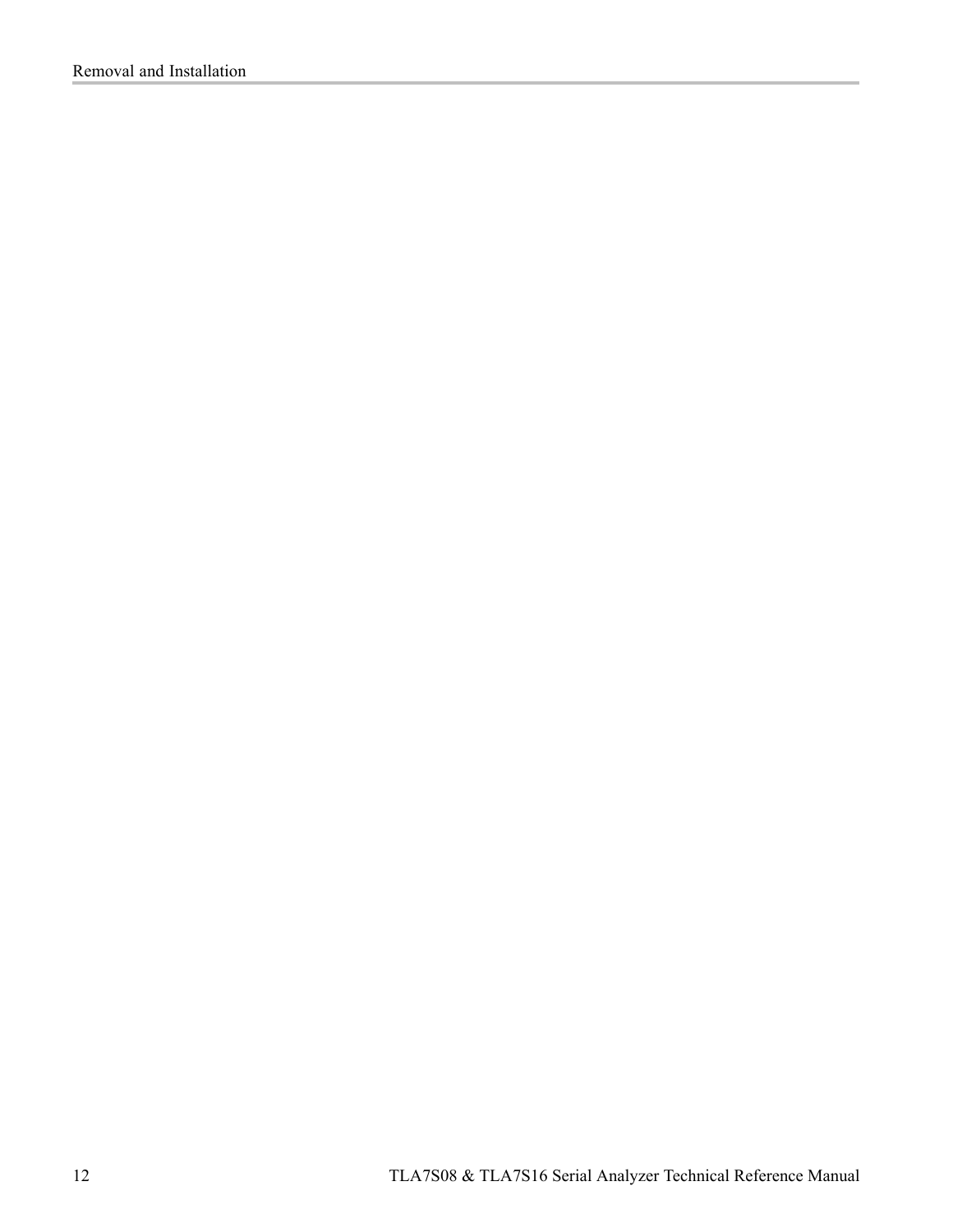## <span id="page-26-0"></span>**Troubleshooting**

This section provides troubleshooting information at the circuit board level. There are no parts on the circuit boards (other than the ones listed in the parts list) that are replaceable.

In most cases, faults are isolated to circuit boards or assemblies, but not to individual components on those boards. [\(See page ix,](#page-12-0) *[Service Strategy](#page-12-0)*[.\)](#page-12-0) Fault isolation is to the following circuit boards and replaceable parts:

- $\overline{\phantom{a}}$ LPU board
- П Acquisition board



*WARNING. Before performing any procedures in this manual, read the General Safety Summary and Service Safety Summary found at the beginning of this manual.*

*When performing any service which requires internal access to the instrument, avoid damaging internal circuit boards and their components by electrostatic discharge (ESD). [\(See page 1, Preventing ESD.\)](#page-14-0)*

This section contains information and procedures designed to help isolate faults to within the module. The process is as follows:

- **1.** Check for common problems. [\(See page 14,](#page-27-0) *[Check for Common Problems](#page-27-0)*[.\).](#page-27-0)
- **2.** Eliminate the mainframe, probes, and other modules as the source of the fault(s). [\(See page 15,](#page-28-0) *[Eliminate Other Problem Sources](#page-28-0)*[.\)](#page-28-0)
- **3.** Identify the failed replaceable part within the module. [\(See page 15,](#page-28-0) *[Troubleshoot the Module](#page-28-0)*[.\)](#page-28-0)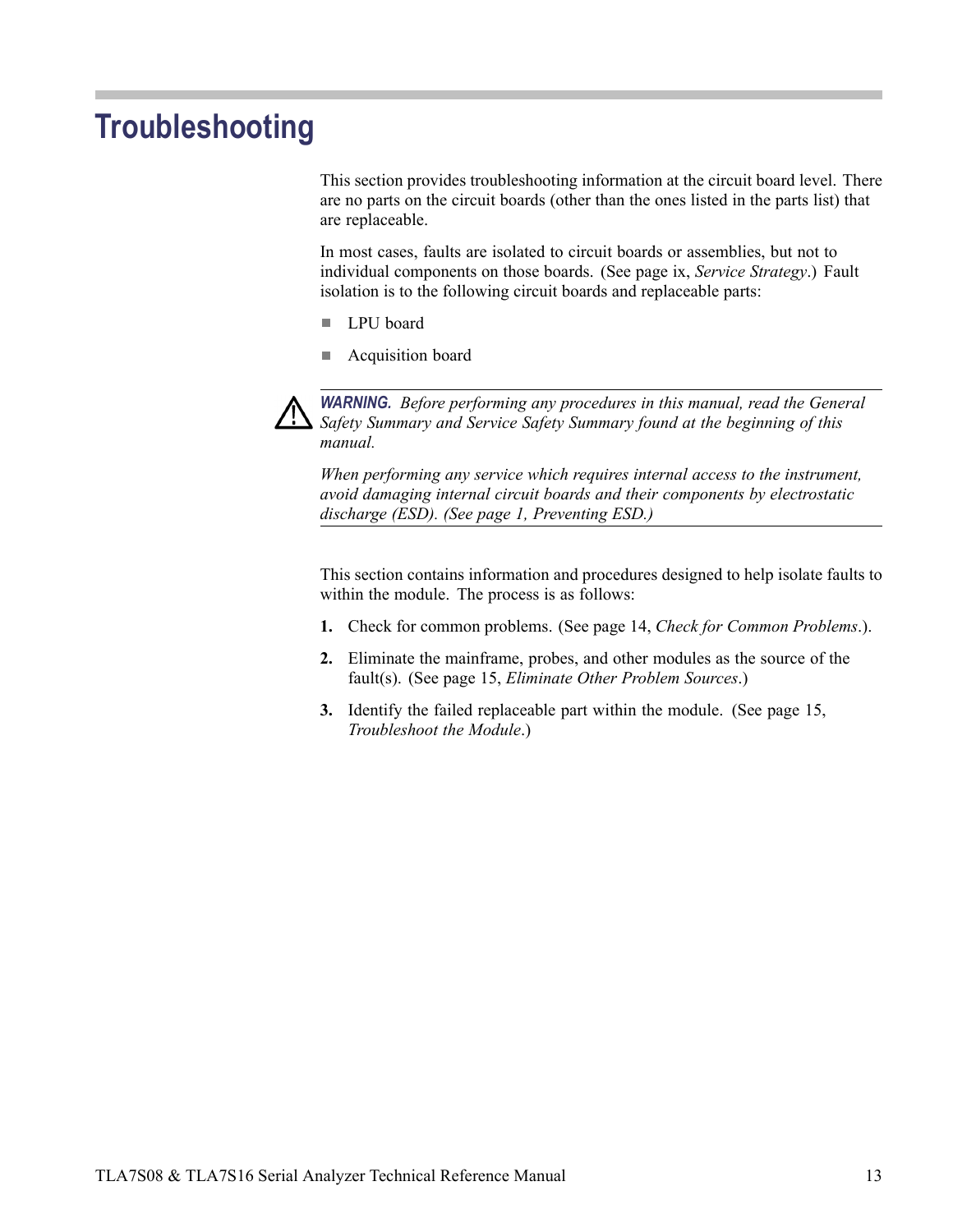### <span id="page-27-0"></span>**Check for Common Problems**

The following table lists common problems related to the instrument module and possible causes. The list is not exhaustive, but it may help you eliminate a problem that is easy to fix.



*CAUTION. To avoid damaging the instrument module or the mainframe, be sure to power down the mainframe before removing or reinstalling any modules.*

| Symptom                                                                             | Possible cause(s)                                                                                                  |
|-------------------------------------------------------------------------------------|--------------------------------------------------------------------------------------------------------------------|
| Modules not recognized                                                              | Modules not fully inserted; make sure front<br>of module is flush with front panel                                 |
|                                                                                     | Mainframe power supply failure; contact<br>local Tektronix service center                                          |
|                                                                                     | Corrupted module firmware; reinstall<br>firmware. (See page 20, Updating the<br>Module Firmware.)                  |
|                                                                                     | Module logical address switches set to 00.<br>Reset the switches to FF.                                            |
| Module does not pass the normal power on<br>diagnostics (READY indicator not green) | Module not fully inserted; make sure front of<br>module is flush with front panel                                  |
|                                                                                     | Module failure. (See page 15, Troubleshoot<br>the Module.) If necessary, contact local<br>Tektronix service center |
| Module loses settings when power is turned<br>оff                                   | Module failure. (See page 15, Troubleshoot<br>the Module.) If necessary, contact local<br>Tektronix service center |
|                                                                                     | NV RAM failure. Replace the LPU board.<br>(See page 8, Local Processor Unit (LPU)<br>Board.)                       |
| Module will not acquire data or the acquired<br>data is incorrect                   | Module failure. (See page 15, Troubleshoot<br>the Module.) If necessary, contact local<br>Tektronix service center |
|                                                                                     | Faulty probe, leadset, or probe adaptor                                                                            |
|                                                                                     |                                                                                                                    |

#### **Table 4: Failure symptoms and possible causes**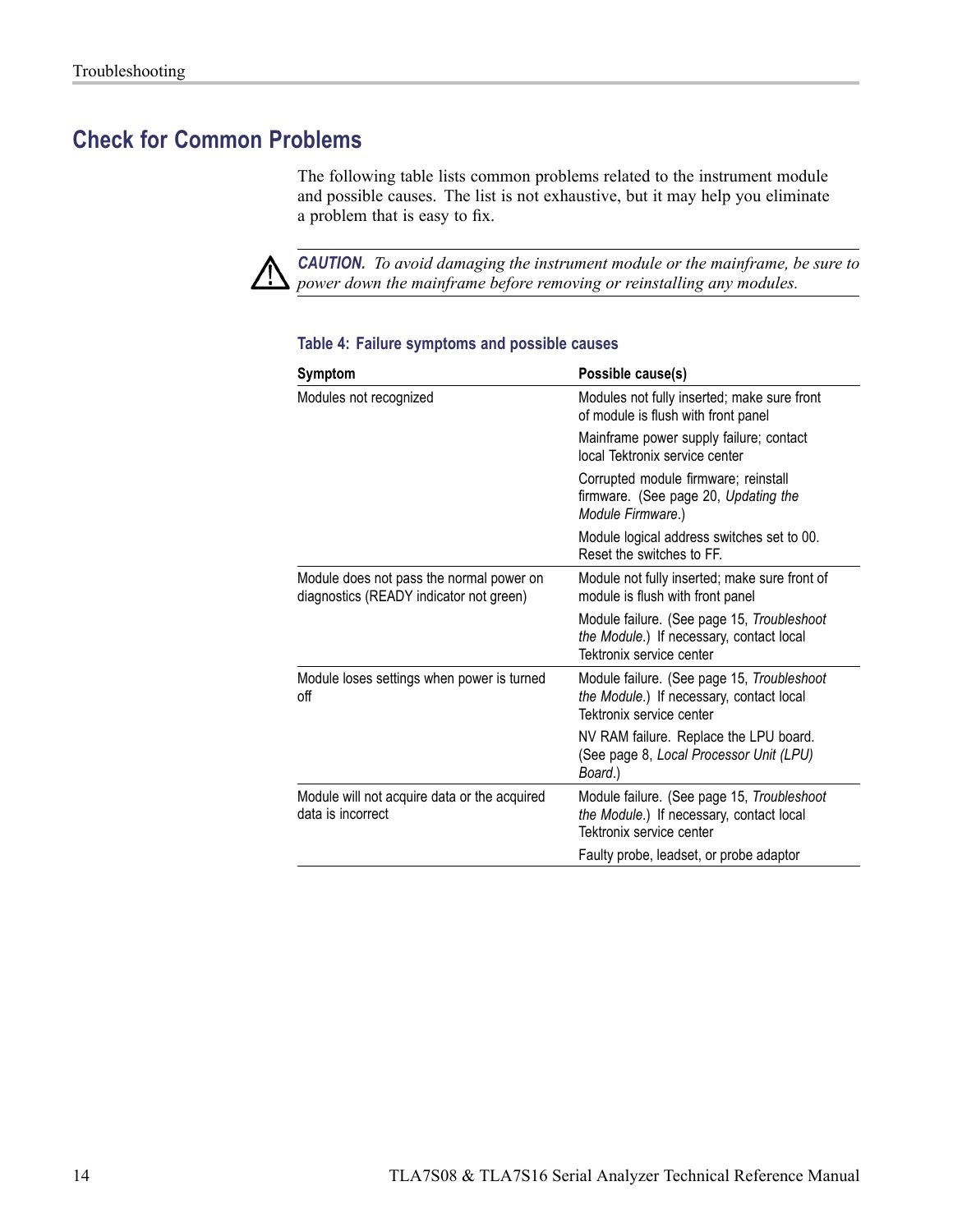### <span id="page-28-0"></span>**Eliminate Other Problem Sources**

The module is part of the Tektronix Logic Analyzer Family, which consists of one or more instrument modules installed in either a benchtop or portable mainframe. The following procedures will help you eliminate the mainframe and other modules as possible sources of failures.

**Substitute Good Module** If you have available a known-good module, perform the following procedure:

- **1.** Remove the suspect module from the mainframe.
- **2.** Install a known-good module in the same slot as the suspected module (verify that address switches on the rear of the module are set to same address as the module that you are replacing).
- **3.** Power-on the instrument and check for normal operation.
- **4.** If the failure symptoms are still present with the known-good module installed, the problem most likely is in the mainframe or in the attached probes, not in the module.
- **5.** To eliminate the probes, use known-good probes and verify that the probes are properly connected to the SUT.

*NOTE. Viewing the diagnostic window from the TLA application may help you isolate failures to individual modules or to the mainframe.*

**6.** If the instrument operates normally with the known-good module and with known-good probes, the suspect module needs to be repaired. (See *Troubleshoot the Module*.)

### **Troubleshoot the Module**

Follow the procedure in this section to identify the failed part within the module. This procedure requires that the module is installed in a fully functional mainframe. If you have not determined that the mainframe is functional, or if you suspect the problem might be in a probe or in another module, you need to eliminate those possibilities. (See page 15, *Eliminate Other Problem Sources*.)

**Equipment Required** The basic troubleshooting procedures require minimal test equipment. There are no accessible test points to measure voltages.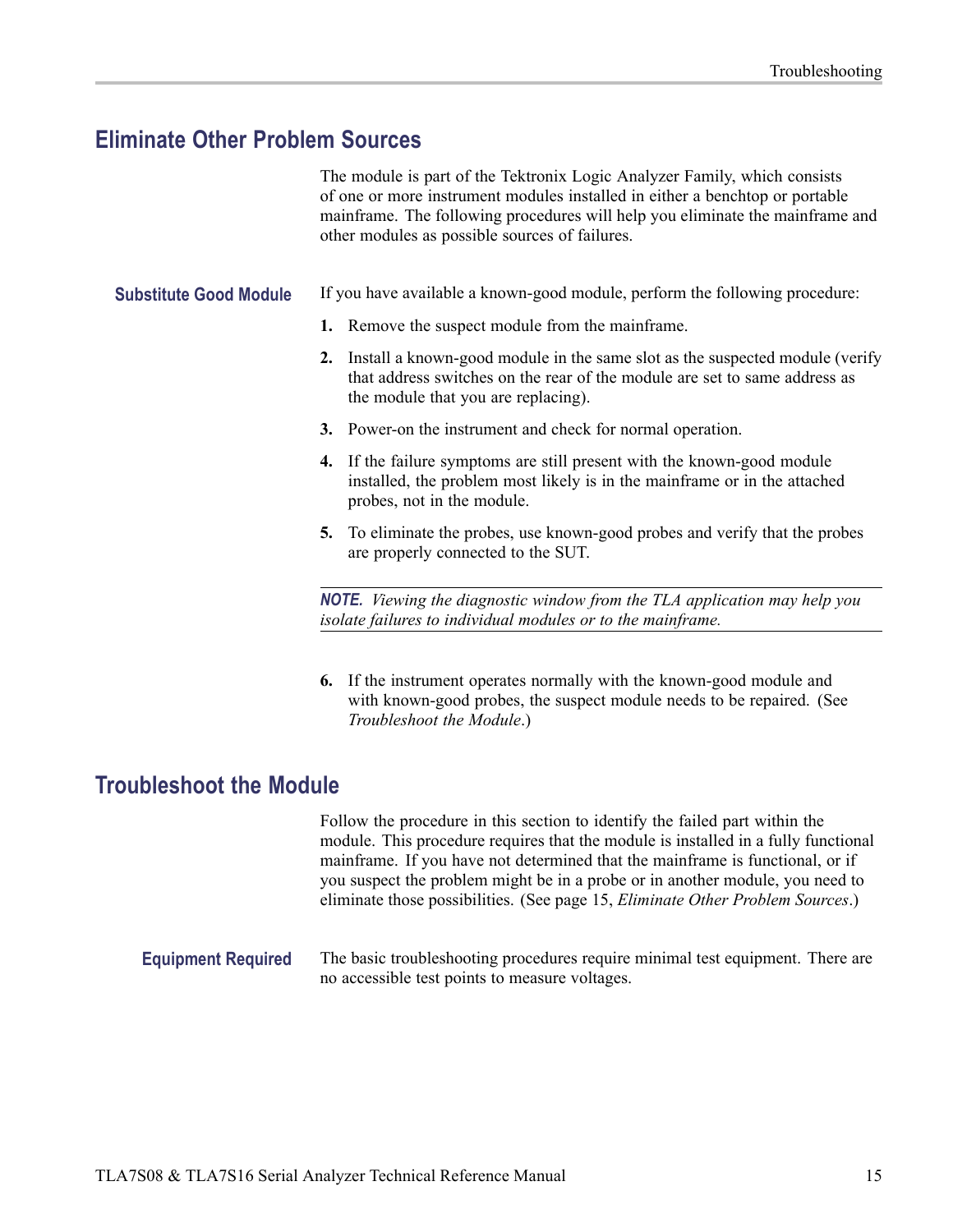| <b>Preparation</b>           | The fault isolation procedure requires that you:                                                                                                                                                                              |
|------------------------------|-------------------------------------------------------------------------------------------------------------------------------------------------------------------------------------------------------------------------------|
|                              | Recognize codes flashed by the front-panel LEDs during power up                                                                                                                                                               |
|                              | Are familiar with the power-on diagnostics<br>n.                                                                                                                                                                              |
|                              | To fill these requirements, read the following topics before performing the Fault<br>Isolation Procedure. (See page 17, Fault Isolation Procedure.)                                                                           |
| <b>Diagnostic Procedures</b> | The following diagnostic procedures will help you diagnose problems.                                                                                                                                                          |
|                              | <b>Power-On Diagnostics.</b> Power-on diagnostics check basic functionality of the<br>instrument at every power on. If any failures occur at power on, the screen<br>displays the calibration and diagnostics property sheet. |
|                              | If there are no diagnostic failures when you power on the instrument, you<br>can display and run the calibration and diagnostics property sheet by selecting<br>Calibration and Diagnostics from the System menu.             |
|                              | <b>Extended Diagnostics.</b> The extended diagnostics execute more thorough tests<br>than the power-on diagnostics. Using the extended diagnostics, you can do the<br>following tasks:                                        |
|                              | Run tests individually or as a group<br>ш                                                                                                                                                                                     |
|                              | Run tests once or continuously<br>n.                                                                                                                                                                                          |
|                              | Run tests until failures occur                                                                                                                                                                                                |
|                              | Certain diagnostic tests will fail if probes are attached. For best results, run the<br>diagnostics with probes disconnected from the module.                                                                                 |
|                              | To run the extended diagnostics, do the following steps:                                                                                                                                                                      |
|                              | Disconnect the probes from the instrument.<br>1.                                                                                                                                                                              |
|                              | Start the TLA application if it is not already running.<br>2.                                                                                                                                                                 |
|                              | 3. From the System menu, select Calibration and Diagnostics.                                                                                                                                                                  |
|                              | Select the Extended Diagnostics property page.<br>4.                                                                                                                                                                          |
|                              | Select the individual tests, group of tests, or all tests.<br>5.                                                                                                                                                              |
|                              | Click the Run button.<br>6.                                                                                                                                                                                                   |
|                              | While the tests are executing, the word Running displays adjacent to the tests.<br>When the tests are complete, either a Pass or Fail indication displays adjacent<br>to each test.                                           |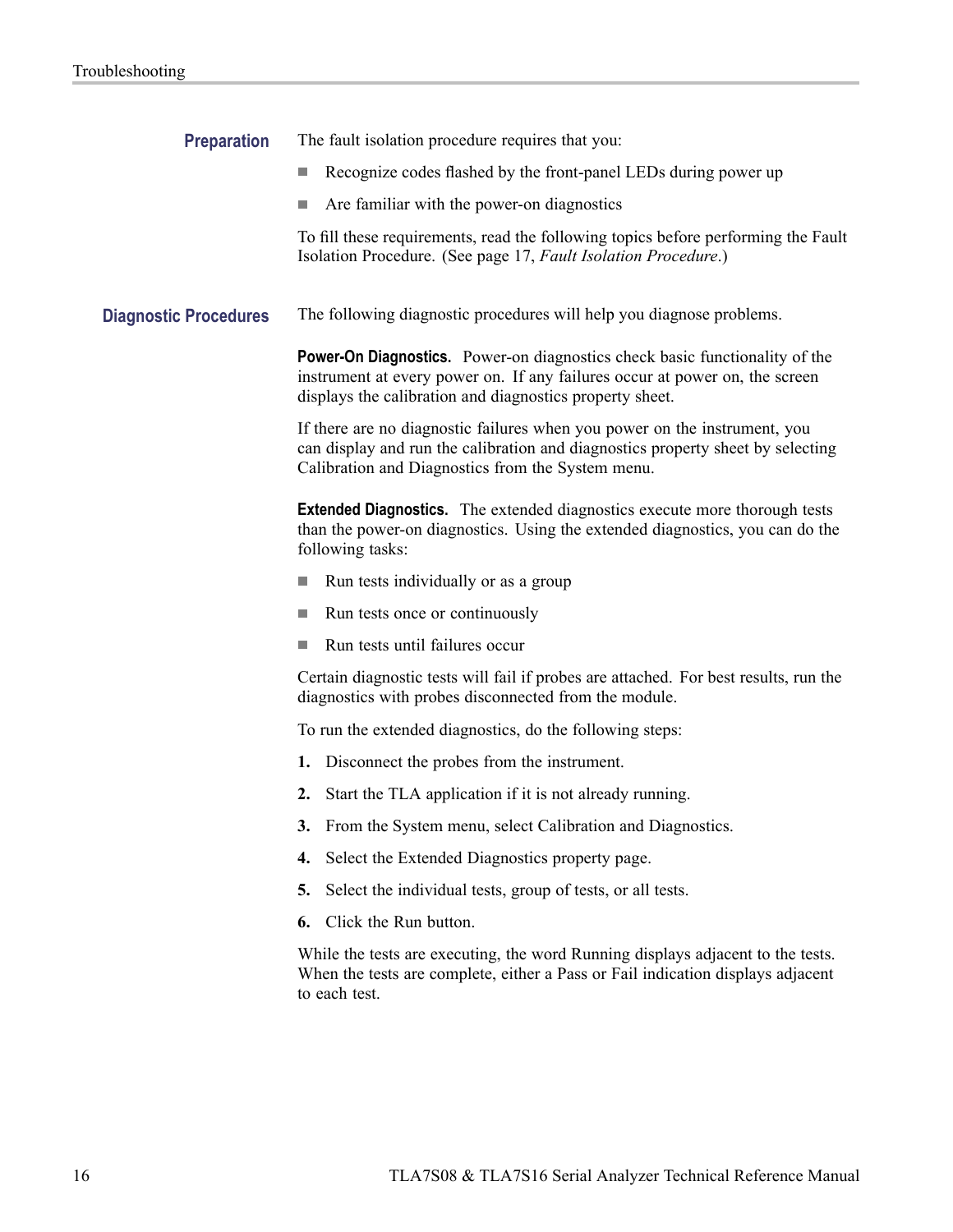- <span id="page-30-0"></span>**Fault Isolation Procedure** The Primary Troubleshooting Tree provides troubleshooting steps that test the module. Use the following procedure with the tree: To determine if module is recognized, perform the following steps:
	- **1.** Install the module into a known-good mainframe.
	- **2.** Before you power on the mainframe, look at the READY, ACCESSED ARM'D, and TRIG'D front panel indicators.
	- **3.** Power on the mainframe and note how the front panel indicators respond.
		- **a.** Verify that the green READY indicator turns on while the diagnostics are being checked. If the green READY indicator does not turn on, the module is not being recognized which indicates possible problems on the LPU board.
		- **b.** Verify that after a few seconds the ACCESSED indicator turns on. The indicator stays on while the module is accessed by the controller. After the TLA application starts, the indicator blinks anytime the controller accesses the module.
	- **4.** If the previous steps are not verified, the module is not recognized. Proceed as the troubleshooting tree instructs.
	- **5.** If diagnostic failures occur, replace the circuit board indicated by the troubleshooting tree or see the diagnostics table. [\(See page 19,](#page-32-0) *[Diagnostics](#page-32-0) Table*[.\)](#page-32-0)

If any of the Kernel test groups fail (ROM check, LPU RAM, LPU Address decode, etc.) replace the LPU board.

If the kernel group passes, but there are other failures, replace the acquisition board. Also, ensure that the probes are disconnected from the module before running the diagnostics.

If multiple tests fail, the problem could be power-supply related problems or the mainframe. If replacing the acquisition board does not remedy the failures, try replacing the LPU board.

*NOTE. Due to the module design, there are no accessible test points on the module to connect external test equipment to isolate faults to an individual circuit board.*

**6.** Replace the faulty circuit board. [\(See page 5,](#page-18-0) *[Removal and Installation](#page-18-0)*[.\)](#page-18-0)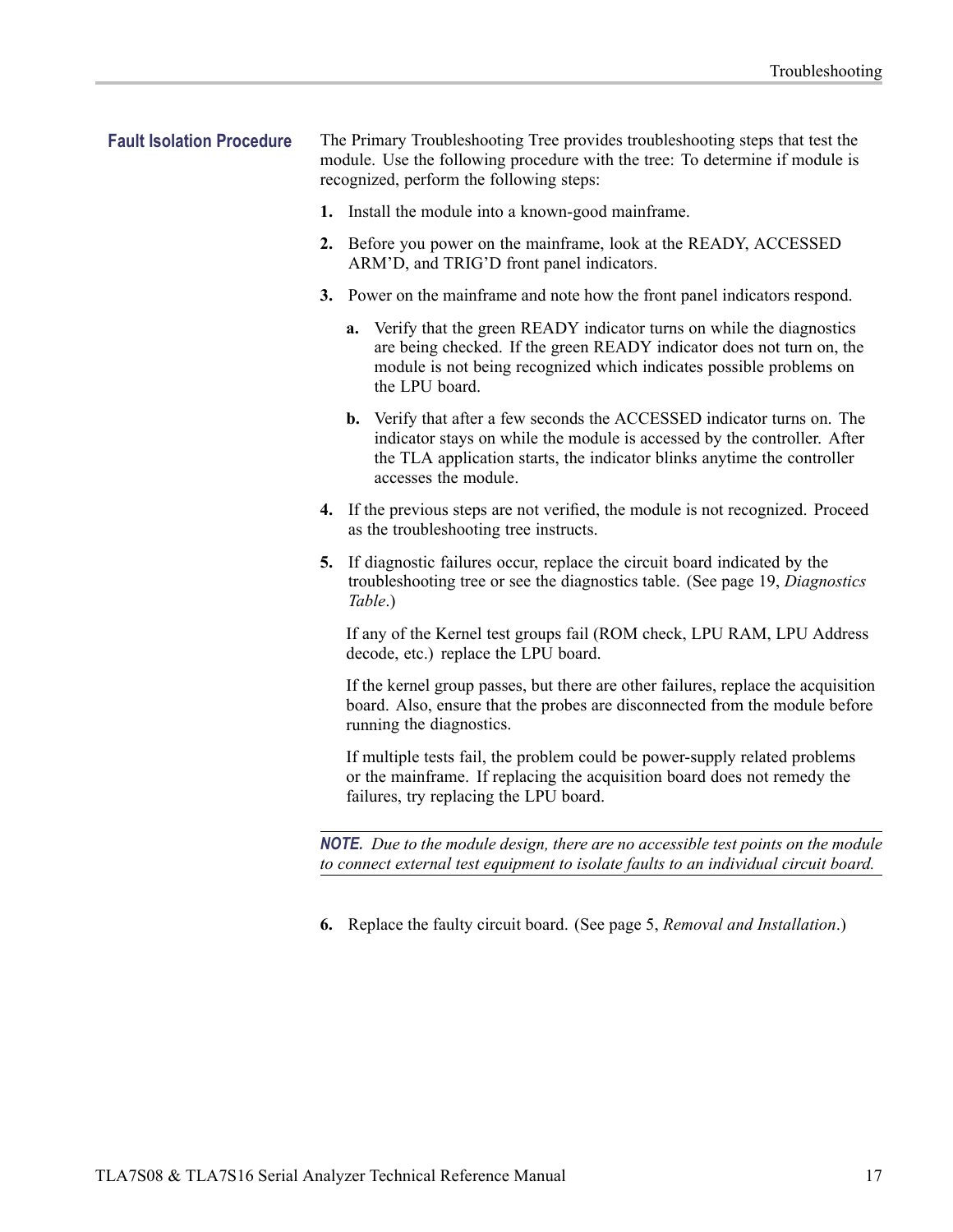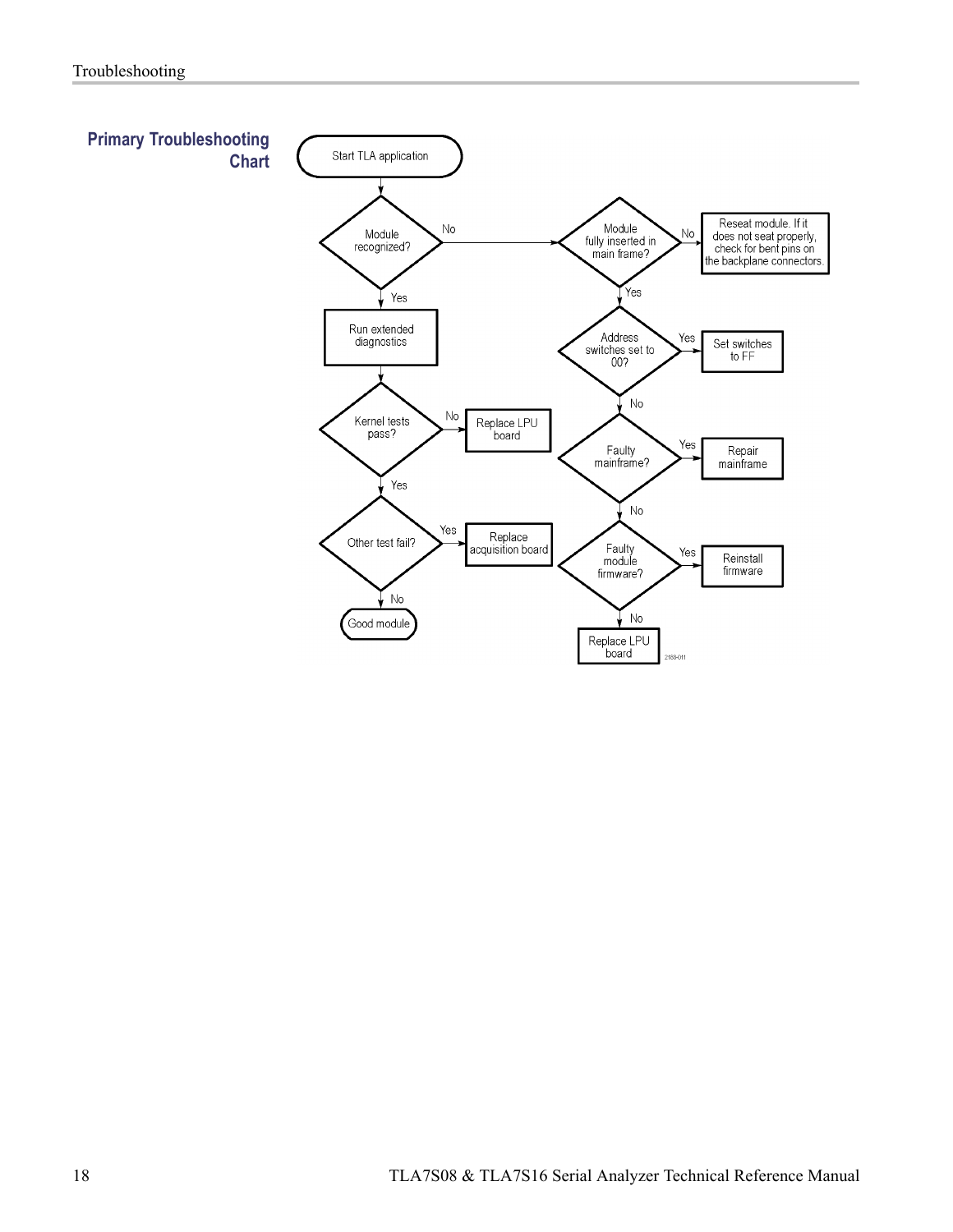#### <span id="page-32-0"></span>**Diagnostics Table** The following table will help you isolate a problem to one of the circuit boards in the module.

#### **Table 5: Diagnostic tests**

| <b>Circuit Board</b> | Group & test                 | Power-on       | <b>Extended</b> |  |  |  |
|----------------------|------------------------------|----------------|-----------------|--|--|--|
| LPU board            | <b>Kernel Tests</b>          |                |                 |  |  |  |
|                      | <b>ROM Check</b>             | سما            | ممرا            |  |  |  |
|                      | <b>LPU RAM</b>               | ممرا           | ممرا            |  |  |  |
|                      | <b>LPU Address Decode</b>    | مھرا           | ممرا            |  |  |  |
|                      | <b>NVRAM Check</b>           | مما            | ممرا            |  |  |  |
| Acquisition          | Interface Tests              |                |                 |  |  |  |
| board                | FPGA Addressing              | ممرا           | $\overline{v}$  |  |  |  |
|                      | Trigger                      | ممرا           | $\overline{V}$  |  |  |  |
|                      | Acquisition RAM 0            | ممرا           | ممرا            |  |  |  |
|                      | Acquisition RAM 1            | سما            | ممرا            |  |  |  |
|                      | <b>Acquisition RAM 2</b>     | مم             | ممرا            |  |  |  |
|                      | SERDES 0                     | مما            | ممرا            |  |  |  |
|                      | <b>SERDES 1</b>              | $\overline{v}$ | $\overline{v}$  |  |  |  |
|                      | <b>Acquisition RAM Tests</b> |                |                 |  |  |  |
|                      | Acquisition RAM 0            | $\overline{v}$ | $\overline{v}$  |  |  |  |
|                      | Acquisition RAM 1            | مما            | ممرا            |  |  |  |
|                      | <b>Acquisition RAM 2</b>     | $\overline{v}$ | ممرا            |  |  |  |
|                      | Miscellaneous Tests          |                |                 |  |  |  |
|                      | At-Speed Acquire             | ممر            | $\overline{v}$  |  |  |  |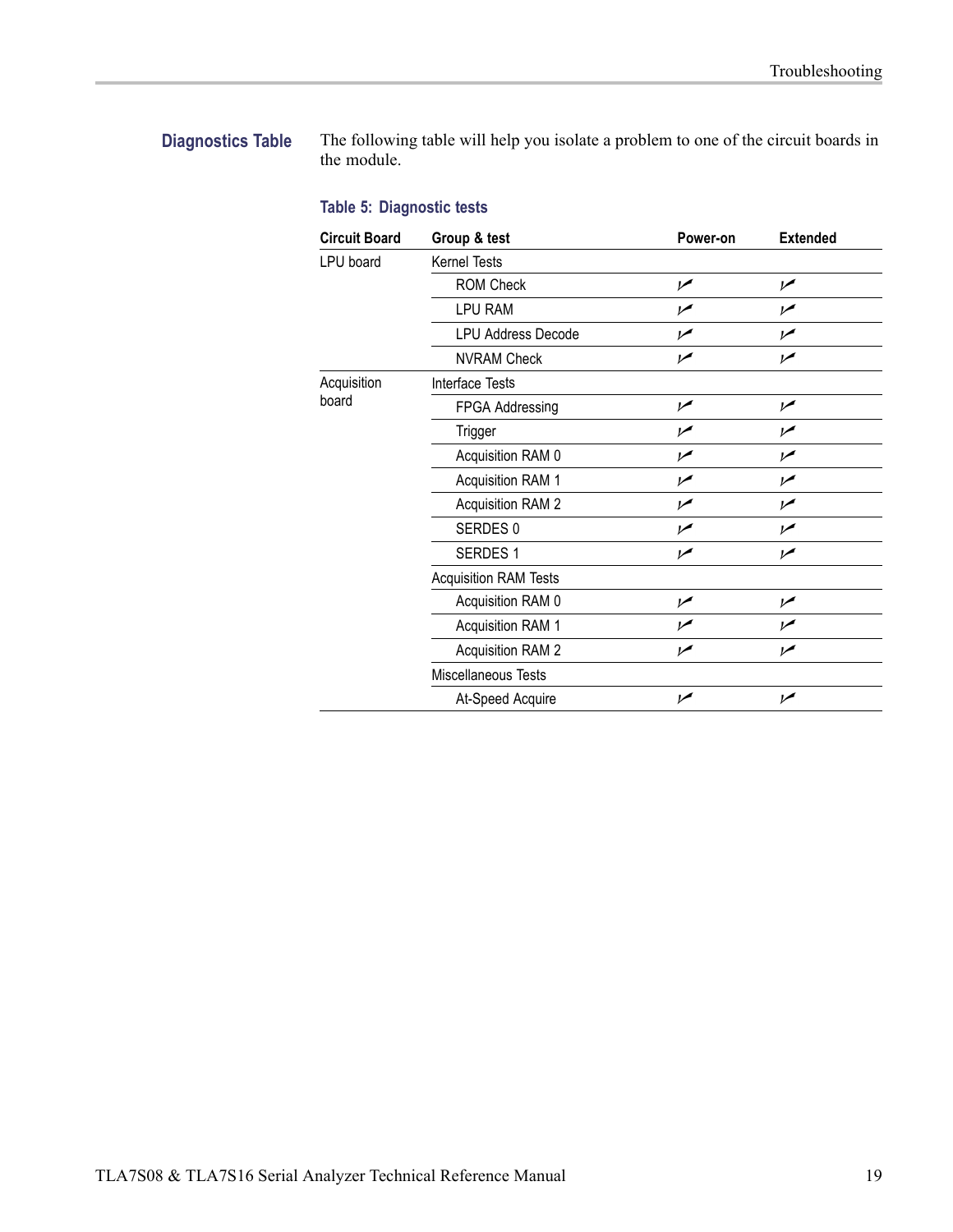### <span id="page-33-0"></span>**Updating the Module Firmware**

After you install the PCI Express Support software and restart the instrument, a message may appear on the screen indicating that your current module firmware is unsupported by the currently installed software. A new version of the firmware must be installed on the instrument so that it will work with the latest PCI Express Support software.

- **1.** If you haven't already done so, exit the TLA application.
- **2.** Click Start  $\rightarrow$  All Programs  $\rightarrow$  Tektronix Logic Analyzer  $\rightarrow$  TLA Firmware Loader.
- **3.** Select your mainframe instrument from the TLA Connection dialog box.

You are given a choice to load Mainframe or Instrument Module Firmware. Click the Load button in the Instrument Module Firmware section (bottom part of the dialog box).

**4.** You may be prompted about cycling the power on the mainframe after completing the upgrade operation. Click Yes to continue.

The instrument will scan the mainframe to detect all installed modules, and to determine which modules have firmware that needs to be upgraded.

- **5.** Select your module(s) from the list displayed in the Supported list box near the top of the window. If you are updating the firmware for more than one module, note the locations of the modules in the mainframe and select them from the list.
- **6.** Select Load Firmware from the Execute menu.
- **7.** Navigate to C:\Program Files\TLA 700\Firmware and select the file TLA7Sxx.lod.

*NOTE. Be sure to correctly associate your module with this file. Note the slot number in the title bar so that you select the correct module.*

**8.** Click OK. You will be prompted to confirm your action; click Yes.

The program will begin to load the firmware. The process may take several minutes.

**9.** When the process is complete, the firmware has been loaded for the module. Exit the firmware loader program and power down the instrument. You must power down the instrument to allow the software application to start up properly.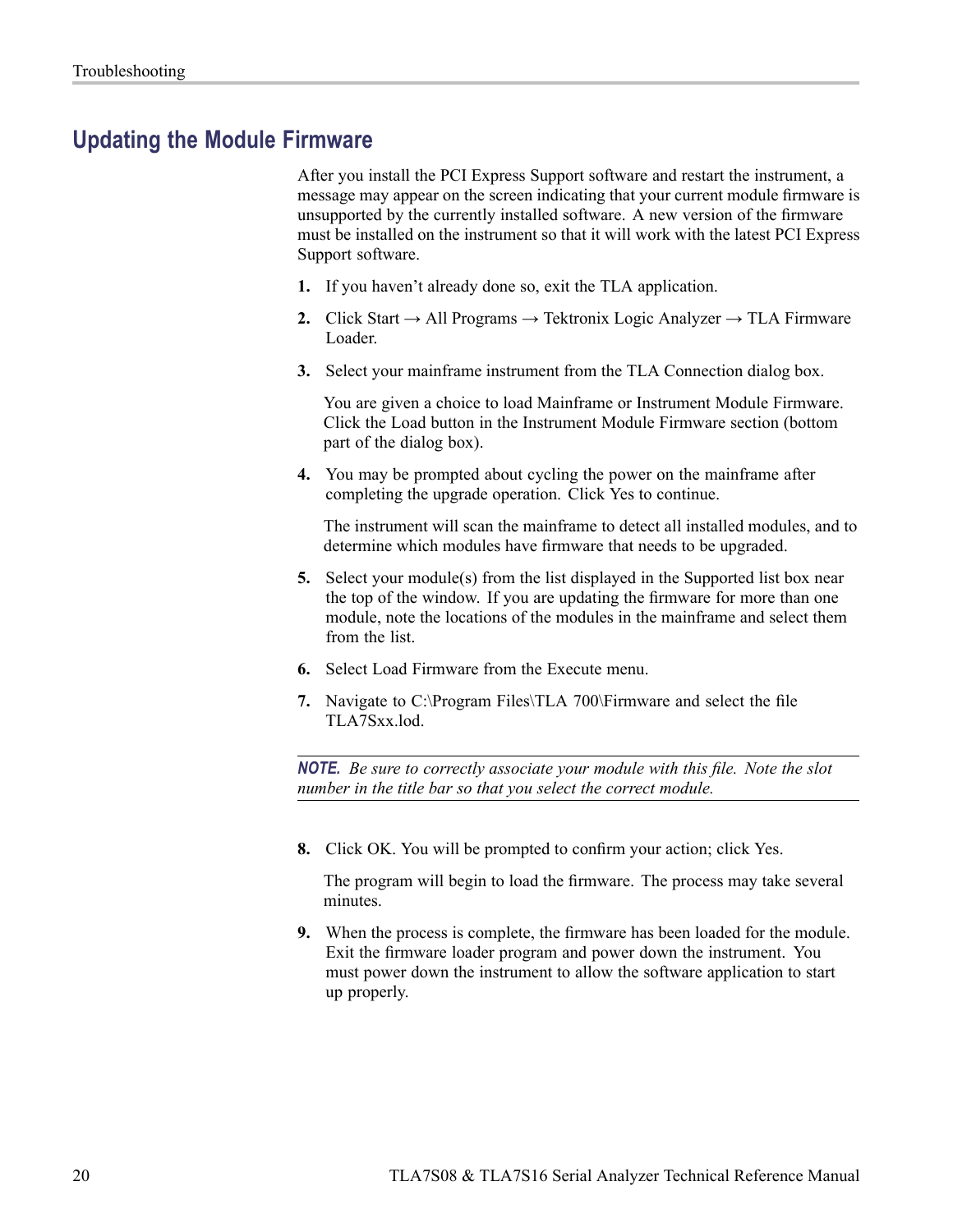## <span id="page-34-0"></span>**Repackaging Instructions**

|                                                         | If at all possible, use the original packaging to ship or store the instrument. If the<br>original packaging is not available, use a corrugated cardboard shipping carton<br>having a test strength of at least 275 pounds (125 kg) and with an inside dimension<br>at least six inches (15.25 cm) greater than the instrument dimensions. Add<br>cushioning material to prevent the instrument from moving around in the shipping<br>container. Seal the shipping carton with an industrial stapler or strapping tape. |  |  |  |  |
|---------------------------------------------------------|-------------------------------------------------------------------------------------------------------------------------------------------------------------------------------------------------------------------------------------------------------------------------------------------------------------------------------------------------------------------------------------------------------------------------------------------------------------------------------------------------------------------------|--|--|--|--|
| <b>Shipping the Instrument to</b><br>the Service Center | Contact the Service Center to get an RMA (return material authorization) number,<br>and any return or shipping information you may need.                                                                                                                                                                                                                                                                                                                                                                                |  |  |  |  |
|                                                         | If the instrument is being shipped to a Tektronix Service Center, enclose the<br>following information:                                                                                                                                                                                                                                                                                                                                                                                                                 |  |  |  |  |
|                                                         | The RMA number<br>H.                                                                                                                                                                                                                                                                                                                                                                                                                                                                                                    |  |  |  |  |
|                                                         | The owner's address                                                                                                                                                                                                                                                                                                                                                                                                                                                                                                     |  |  |  |  |
|                                                         | Name and phone number of a contact person                                                                                                                                                                                                                                                                                                                                                                                                                                                                               |  |  |  |  |
|                                                         | Type of instrument and serial number<br><b>College</b>                                                                                                                                                                                                                                                                                                                                                                                                                                                                  |  |  |  |  |
|                                                         | Reason for returning                                                                                                                                                                                                                                                                                                                                                                                                                                                                                                    |  |  |  |  |
|                                                         | A complete description of the service required                                                                                                                                                                                                                                                                                                                                                                                                                                                                          |  |  |  |  |
|                                                         | Mark the address of the Tektronix Service Center and the return address on the<br>shipping carton in two prominent locations.                                                                                                                                                                                                                                                                                                                                                                                           |  |  |  |  |
| <b>Storage</b>                                          | When not used in a mainframe, store the serial analyzer module in a clean, dry<br>environment. The following environmental characteristics apply for both shipping<br>and storage:                                                                                                                                                                                                                                                                                                                                      |  |  |  |  |
|                                                         | Temperature range: -40 °F to +160 °F (-40 °C to +71 °C)<br><b>College</b>                                                                                                                                                                                                                                                                                                                                                                                                                                               |  |  |  |  |
|                                                         | Altitude: To 9843 feet (3000 meters)<br>H.                                                                                                                                                                                                                                                                                                                                                                                                                                                                              |  |  |  |  |
|                                                         |                                                                                                                                                                                                                                                                                                                                                                                                                                                                                                                         |  |  |  |  |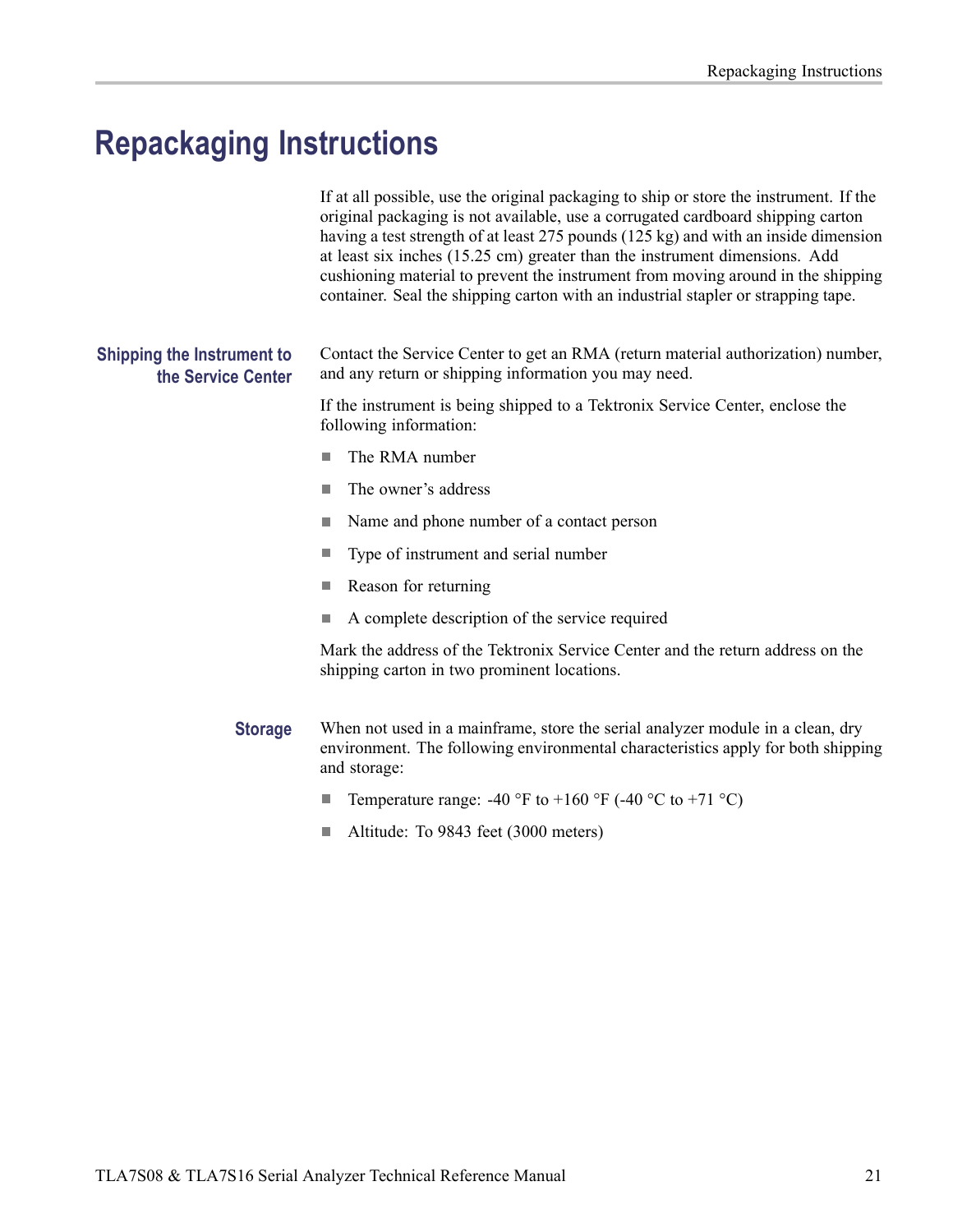## <span id="page-35-0"></span>**Parts List**

This chapter contains a list of the replaceable parts for the TLA7S08 & TLA7S16 Serial Analyzer Modules. Use this chapter to order replacement parts for your instrument. Refer to the individual module service manuals for replaceable parts for those product modules.

### **Parts Ordering Information**

Replacement parts are available through your local Tektronix field office or representative. Changes to Tektronix products are sometimes made to accommodate improved components as they become available and to give you the benefit of the latest improvements. Therefore, when ordering parts, it is important to include the following information in your order.

- $\overline{\phantom{a}}$ Part number (see Part Number Revision Level below)
- $\mathcal{L}_{\mathcal{A}}$ Instrument type or model number
- п Instrument serial number
- п Instrument modification number, if applicable

If you order a part that has been replaced with a different or improved part, your local Tektronix field office or representative will contact you concerning any change in part number.

#### **Part Number Revision Level**

Tektronix part numbers contain two digits representing the revision level of the part. For most parts in this manual, you will find the letters XX in place of the revision level number.



When you order parts, Tektronix will provide you with the most current part for your product type, serial number, and modification (if applicable). At the time of your order, Tektronix will determine the part number revision level needed for your product, based on the information you provide.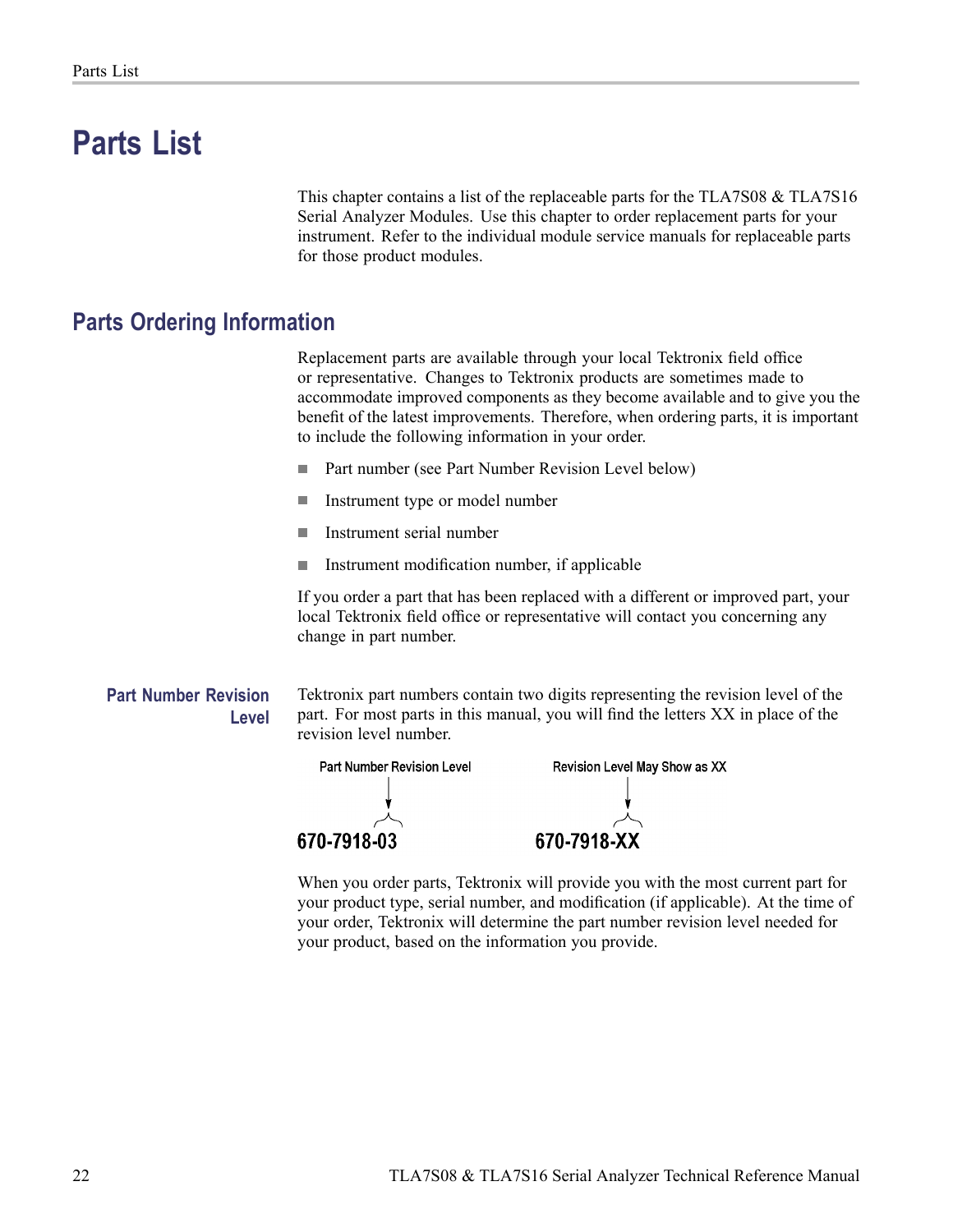### <span id="page-36-0"></span>**Using the Replaceable Parts List**

The following table describes each column in the replaceable parts lists.

| Column number  | Column name           | <b>Description</b>                                                                                                                                                                                                                                          |
|----------------|-----------------------|-------------------------------------------------------------------------------------------------------------------------------------------------------------------------------------------------------------------------------------------------------------|
| 1              | Figure & index number | Figure and index numbers<br>in the exploded view<br>illustrations.                                                                                                                                                                                          |
| $\overline{2}$ | Tektronix part number | Use this part number when<br>ordering replacement parts<br>from Tektronix.                                                                                                                                                                                  |
| $3$ and $4$    | Serial number         | Column 3 indicates the<br>serial number at which<br>the part was first effective.<br>Column 4 indicates the<br>serial number at which the<br>part was discontinued. No<br>entries in either column<br>indicates the part is good for<br>all serial numbers. |
| 5              | Qty                   | Quantity of parts used.                                                                                                                                                                                                                                     |
| 6              | Name & description    | An item name is separated<br>from the description by a<br>colon (:). Because of space<br>limitations, an item name<br>may sometimes appear<br>incomplete. Use the U.S.<br>Federal Catalog Handbook<br>H6-1 for further item name<br>identification.         |

#### **Table 6: Parts list column descriptions**

**Abbreviations** Abbreviations conform to American National Standard ANSI Y1.1-1972.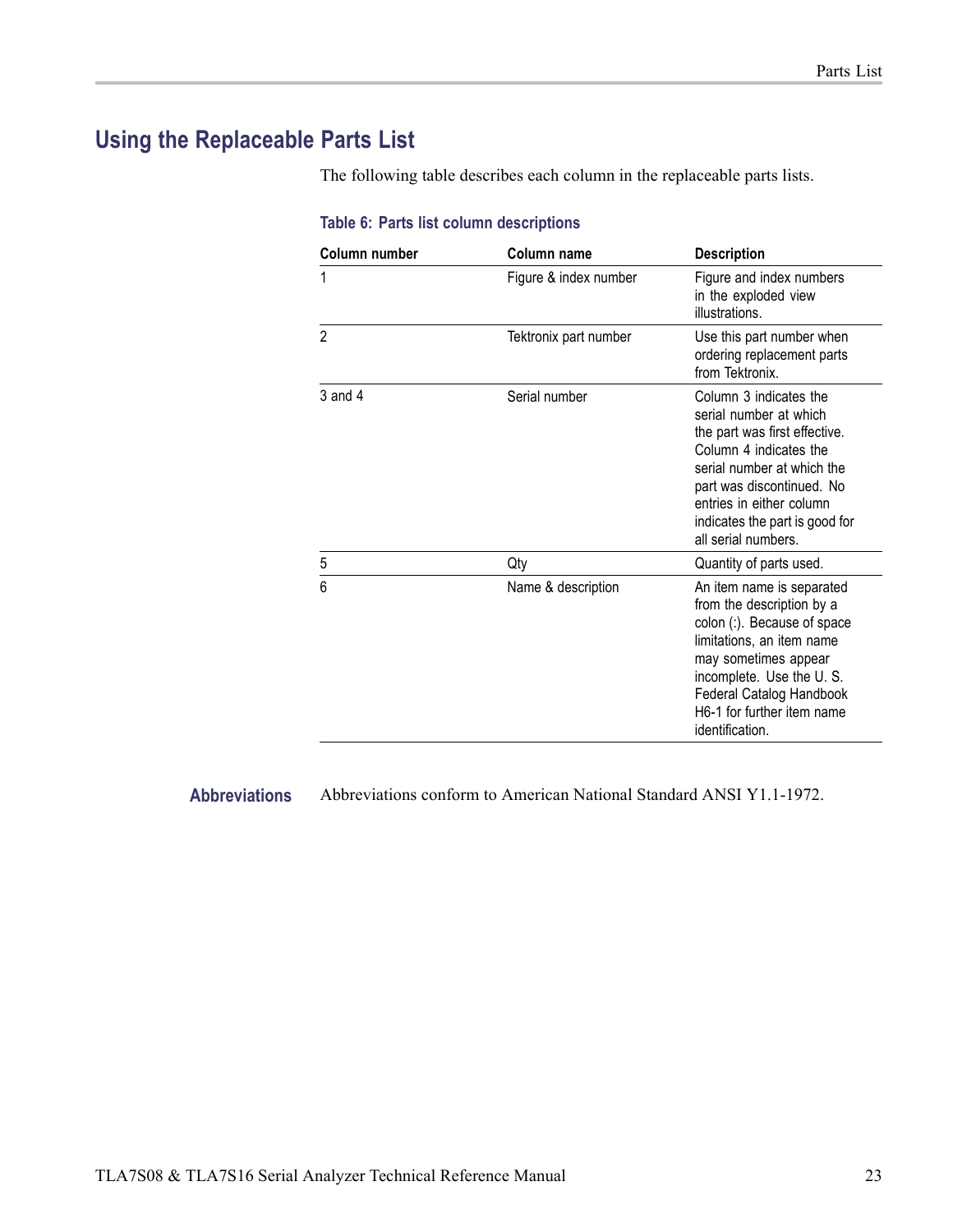<span id="page-37-0"></span>

| Fig. $8$<br>index<br>number | Tektronix<br>part number | Serial no.<br>effective | Serial no.<br>discont'd | Qty            | Name & description                                                                                               |
|-----------------------------|--------------------------|-------------------------|-------------------------|----------------|------------------------------------------------------------------------------------------------------------------|
| $5-1$                       | 348-1365-XX              |                         |                         | $\overline{2}$ | SHLD GSKT, ELEC; SYMETRICAL SLOTTED FINGER, 0.350 W X<br>7.5 L, RIVIT MTG, SNAP-IN, RIVIT SPACING 1.5 INCH, BECU |
| $5-2$                       | 200-5013-XX              |                         |                         |                | <b>COVER</b>                                                                                                     |
| $5-3$                       | 211-0409-XX              |                         |                         | 8              | SCR, ASSEM WSHR; 4-40 X 0.312, PNH, 410 SS PASSIVATED, T-10<br>TORX DR                                           |
| $5-4$                       | 348-1537-XX              |                         |                         | 6              | GASKET, EMI; CLIP-ON, 1.98 L, BE CU, TIN PLATED, W/T LANCES                                                      |
| $5-5$                       | 441-2488-XX              |                         |                         |                | CHASSIS, ASSEMBLY, X16, MAIN, TLA7S16                                                                            |
| $5-5$                       | 441-2490-XX              |                         |                         |                | CHASSIS, ASSEMBLY; X8, MAIN, TLA7S08                                                                             |
| 5-6                         | 386-7490-XX              |                         |                         |                | BRACKET, END (TWO WIDE)                                                                                          |



**Figure 5: TLA7S08 &TLA7S16 chassis and cover**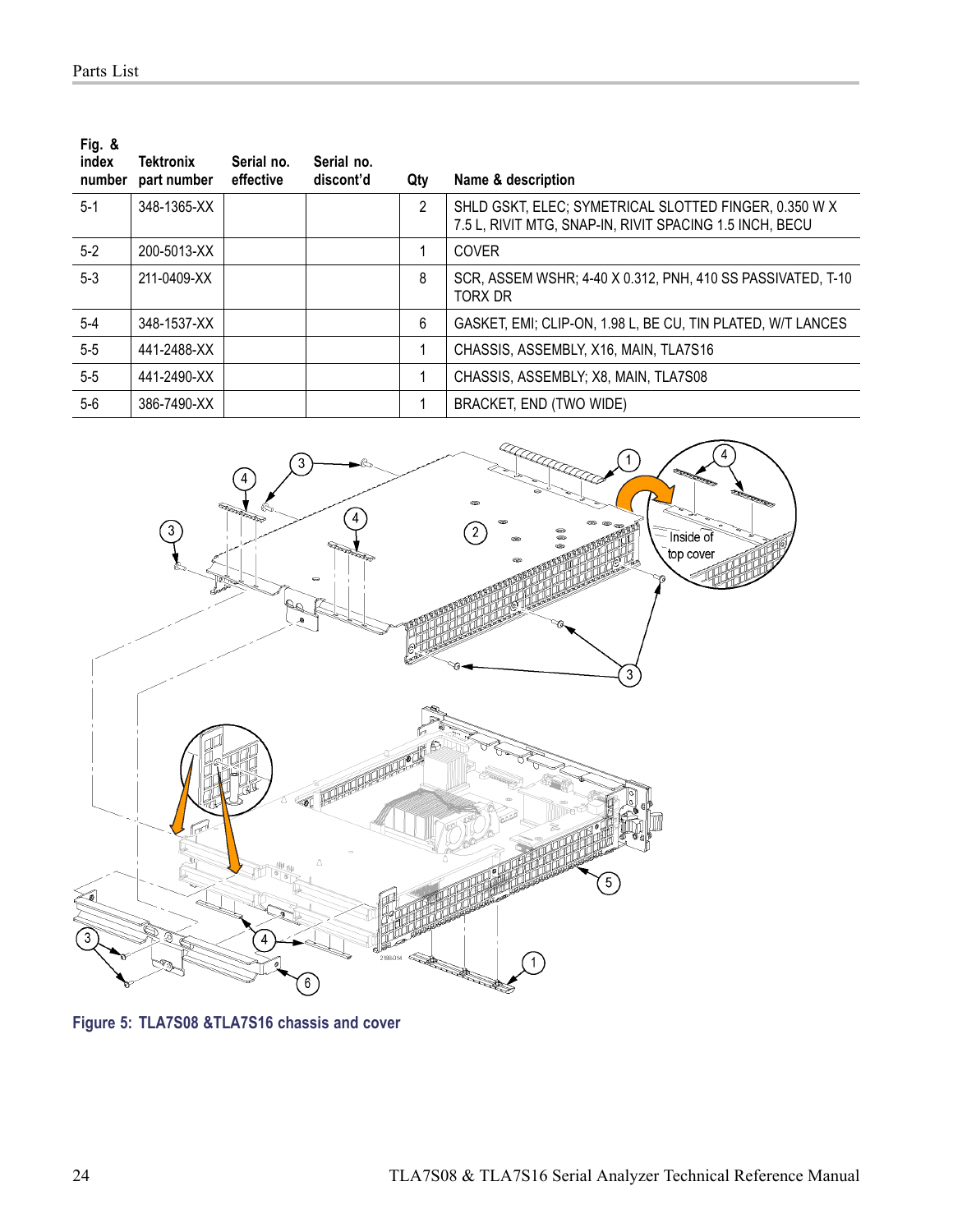| Fig. $8$<br>index<br>number | Tektronix<br>part number | Serial no.<br>effective | Serial no.<br>discont'd | Qty | Name & description                                                                                        |
|-----------------------------|--------------------------|-------------------------|-------------------------|-----|-----------------------------------------------------------------------------------------------------------|
| $6 - 1$                     | 664-6142-XX              |                         |                         |     | CIRCUIT BD ASSY; LPU BOARD, TESTED                                                                        |
| $6-2$                       | 211-0409-XX              |                         |                         | 10  | SCR, ASSEM WSHR; 4-40 X 0.312, PNH, 410 SS PASSIVATED, T-10<br>TORX DR                                    |
| $6-3$                       | 679-6219-XX              |                         |                         |     | CIRCUIT BOARD ASSY; PROBE INTERFACE BD                                                                    |
| 6-4                         | 348-1866-XX              |                         |                         | 4   | <b>GASKET, SHIELD</b>                                                                                     |
| $6-5$                       | 220-0272-XX              |                         |                         | 4   | <b>JACK, NUT, 4-40</b>                                                                                    |
| $6-6$                       | 664-6181-XX              |                         |                         |     | CIRCUIT BOARD ASSEMBLY; TLA7S16 MODULE ACQUISITION                                                        |
| $6-6$                       | 664-6336-XX              |                         |                         |     | CIRCUIT BOARD ASSEMBLY; TLA7S08 MODULE; ACQUISITION                                                       |
| $6 - 7$                     | 129-1478-XX              |                         |                         | 5   | SPACER, POST; 1.738 L, 1.113 SPACING, W/ 0.35 L, 0.25 HEX, W/<br>4-40 INT THD X 6-32 EXTERNAL THD, NICKEL |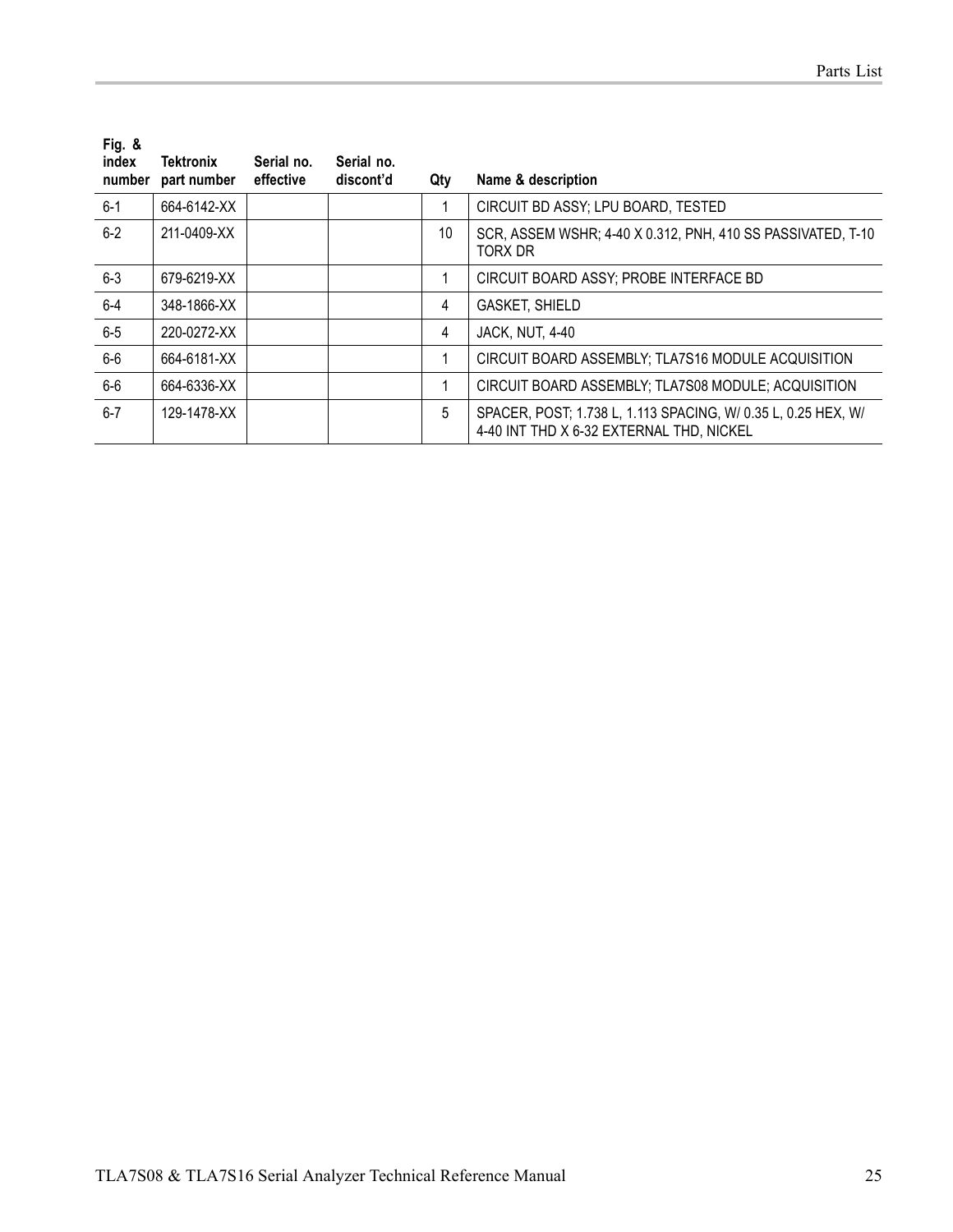<span id="page-39-0"></span>

**Figure 6: TLA7S08 &TLA7S16 circuit board assemblies**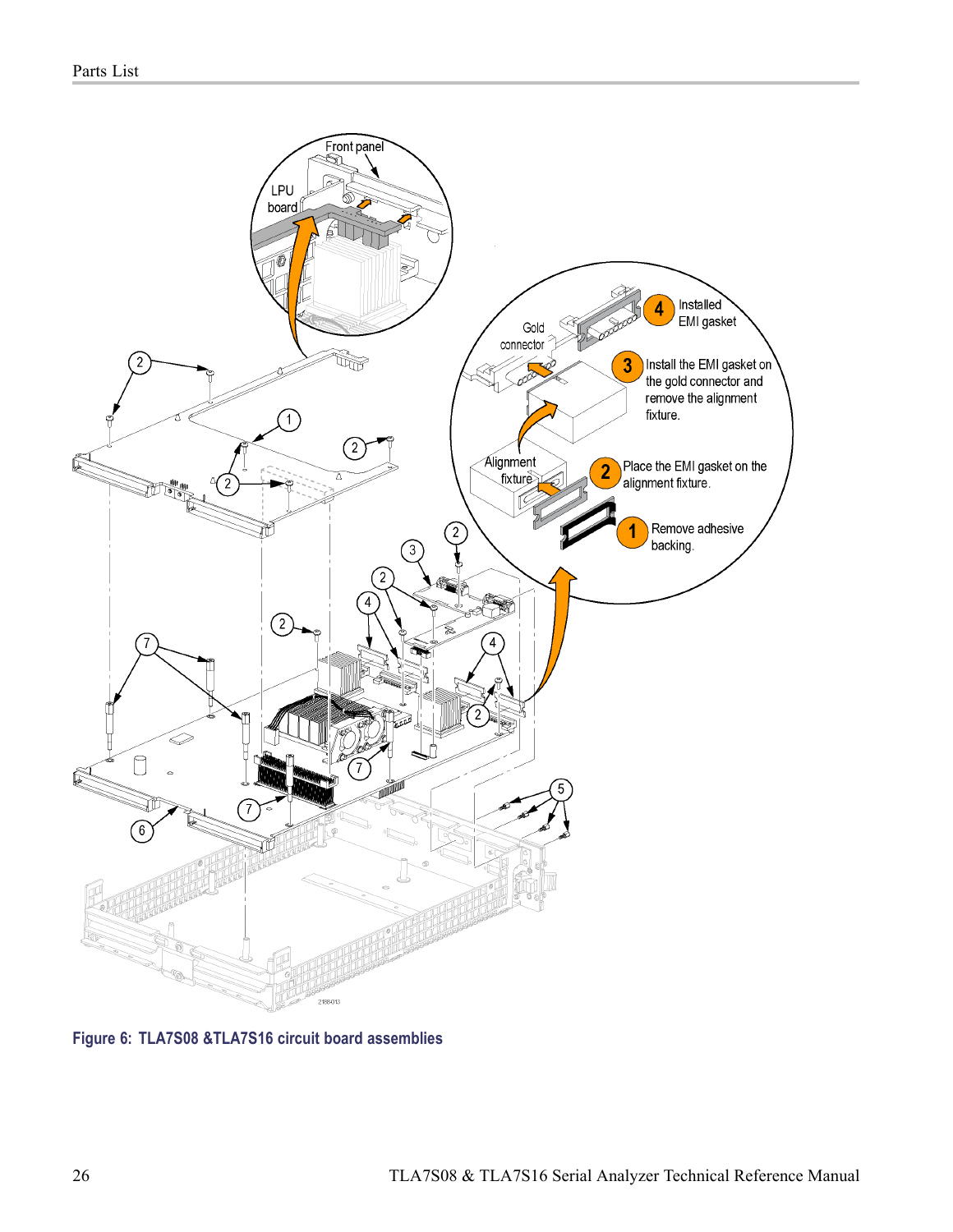| Fig. $8$<br>index | Tektronix<br>part | Serial no. | Serial no. |     |                                                                                                                              |
|-------------------|-------------------|------------|------------|-----|------------------------------------------------------------------------------------------------------------------------------|
|                   | number number     | effective  | discont'd  | Qtv | Name & description                                                                                                           |
| $7-1$             | 174-5366-XXI      |            |            | 2   | CABLE ASSEMBLY, COAXIAL 50 OHM, MCX TO SMA                                                                                   |
| $7-2$             | 437-0520-XXI      |            |            |     | <b>FAN ASSY</b>                                                                                                              |
| $7-3$             | 367-0483-XXI      |            |            |     | HANDLE; INJECTOR/EJECTOR ASSEMBLY, TWO WIDE, W/KEYING,<br>SPRING LOADED, PLASTIC, 20% GLASS-FILLED SILVER GRAY               |
| $7-4$             | 367-0484-XX       |            |            | 1   | HANDLE; INJECTOR/EJECTOR ASSEMBLY, TWO WIDE, W/OUT<br>KEYING, SPRING LOADED, PLASTIC, 20% GLASS-FILLED SILVER<br><b>GRAY</b> |
| $7-5$             | 211-0409-XX       |            |            | 4   | SCR, ASSEM WSHR; 4-40 X 0.312, PNH, 410 SS PASSIVATED, T-10<br>TORX DR                                                       |
| $7-6$             | 672-6285-XX       |            |            | 1   | CIRCUIT BD ASSY; REFERENCE CLOCK FILTER BD W/CABLES                                                                          |
| $7 - 7$           | 174-5392-XXI      |            |            | 2   | CABLE ASSEMBLY (REFERENCE CLOCK JUMPER)                                                                                      |
| 7-8               | 211-0372-XX       |            |            | 2   | SCREW, 4-40, T-10 TORX DR                                                                                                    |